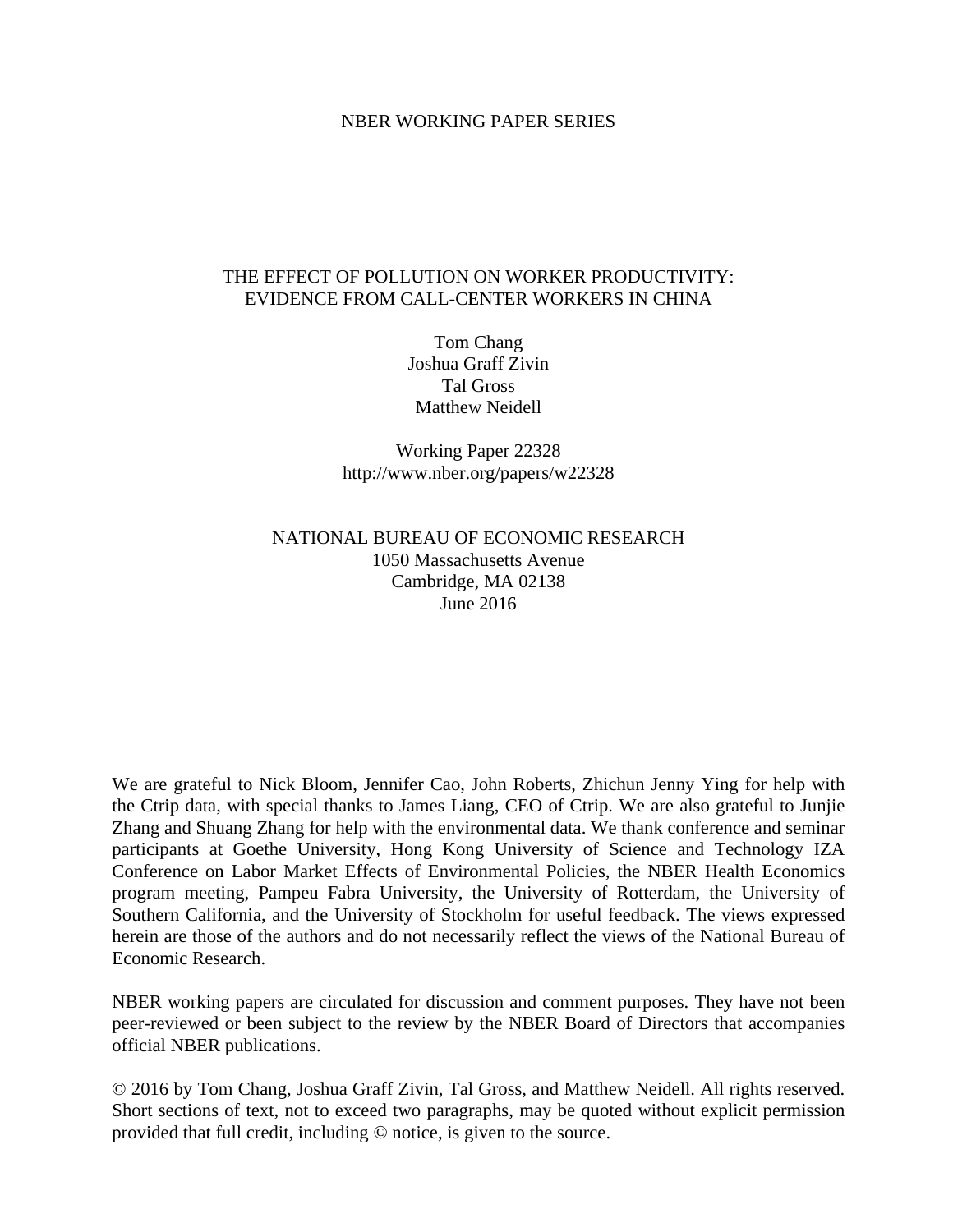The Effect of Pollution on Worker Productivity: Evidence from Call-Center Workers in China Tom Chang, Joshua Graff Zivin, Tal Gross, and Matthew Neidell NBER Working Paper No. 22328 June 2016 JEL No. J22,J24,Q51,Q53

## **ABSTRACT**

We investigate the effect of pollution on worker productivity in the service sector by focusing on two call centers in China. Using precise measures of each worker's daily output linked to daily measures of pollution and meteorology, we find that higher levels of air pollution decrease worker productivity by reducing the number of calls that workers complete each day. These results manifest themselves at commonly found levels of pollution in major cities throughout the developing and developed world, suggesting that these types of effects are likely to apply broadly. When decomposing these effects, we find that the decreases in productivity are explained by increases in time spent on breaks rather than the duration of phone calls. To our knowledge, this is the first study to demonstrate that the negative impacts of pollution on productivity extend beyond physically demanding tasks to indoor, white-collar work.

Tom Chang Marshall School of Business University of Southern California 3670 Trousdale Parkway, room 308 Los Angeles, CA 90089-0804 tychang@usc.edu

Joshua Graff Zivin University of California, San Diego 9500 Gilman Drive, MC 0519 La Jolla, CA 92093-0519 and NBER jgraffzivin@ucsd.edu

Tal Gross

Department of Health Policy and Management School of Public Health Columbia University 600 West 168th Street, Sixth Floor New York, NY 10032 and NBER tg2370@columbia.edu

Matthew Neidell Department of Health Policy and Management Columbia University 722 W 168th Street, 6th Floor New York, NY 10032 and NBER mn2191@columbia.edu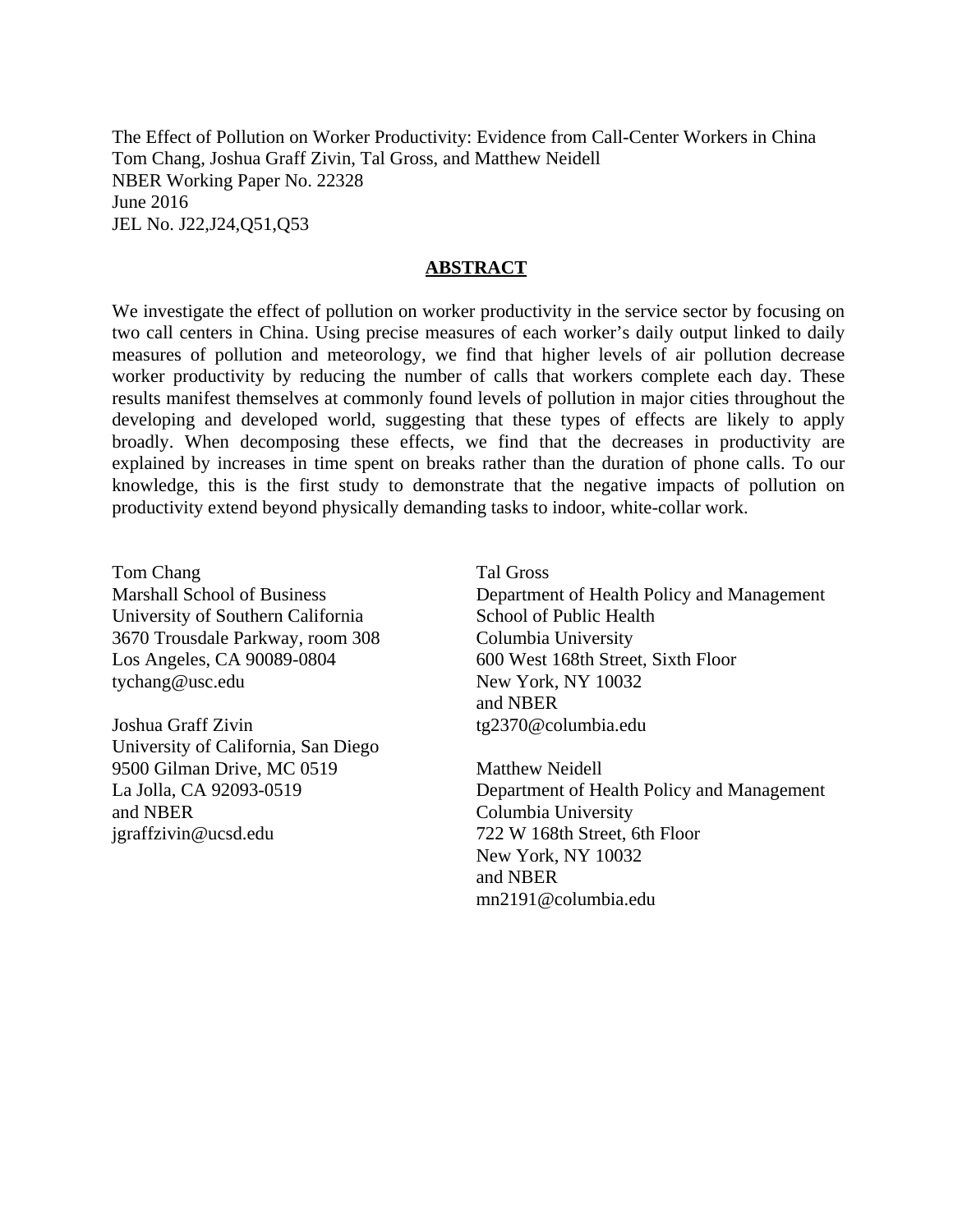### **1. Introduction**

 $\overline{\phantom{a}}$ 

A growing body of evidence finds that pollution can reduce the productivity of workers in physically demanding occupations (Graff Zivin and Neidell, 2012; Chang et al., 2014; Heyes and Saberian, 20[1](#page-2-0)5).<sup>1</sup> Nevertheless, the importance of these occupations to aggregate economic performance in modern economies, where the service and knowledge sectors account for the majority of economic output, is quite modest. Thus, understanding whether pollution limits productivity in higher skilled, cognitively demanding professions is a question of tremendous economic importance. In this paper, we provide the first examination of the effect of pollution on workers whose primary tasks require cognitive rather than physical performance.

In particular, we investigate the effect of pollution on call-center workers using a unique panel dataset on the daily productivity of employees at a firm with offices in Shanghai and Nantong, China. This setting is important for at least three reasons. First, worker output at the call center is routinely monitored, providing precise measures of each worker's daily output (Bloom et al., 2014). Second, particulate matter (PM) pollution, which easily penetrates indoors (Thatcher and Layton, 1995; Vette et al., 2001), is both prevalent and highly variable in our study areas. Exposure could impair productivity through changes in cardiovascular and lung functioning (Seaton et al., 1995), irritation of the ear, nose, throat, and lungs (Pope, 2000), as well as through direct impacts on cognitive performance (Lavy et al., 2014).

Third, China is a large economy whose dramatic growth over the past several decades has been accompanied by equally dramatic increases in pollution. By nearly every available metric, China's environmental quality ranks among the lowest in the world, with unprecedented levels of air pollution. An effect on worker productivity would suggest that China's prioritization of industrial

<span id="page-2-0"></span><sup>&</sup>lt;sup>1</sup> The Heyes and Saberian (2015) study of baseball umpires is particularly interesting in the context of our study. While it is a physically demanding occupation, cognitive performance (e.g. calling balls and strikes) plays a significant role in worker productivity.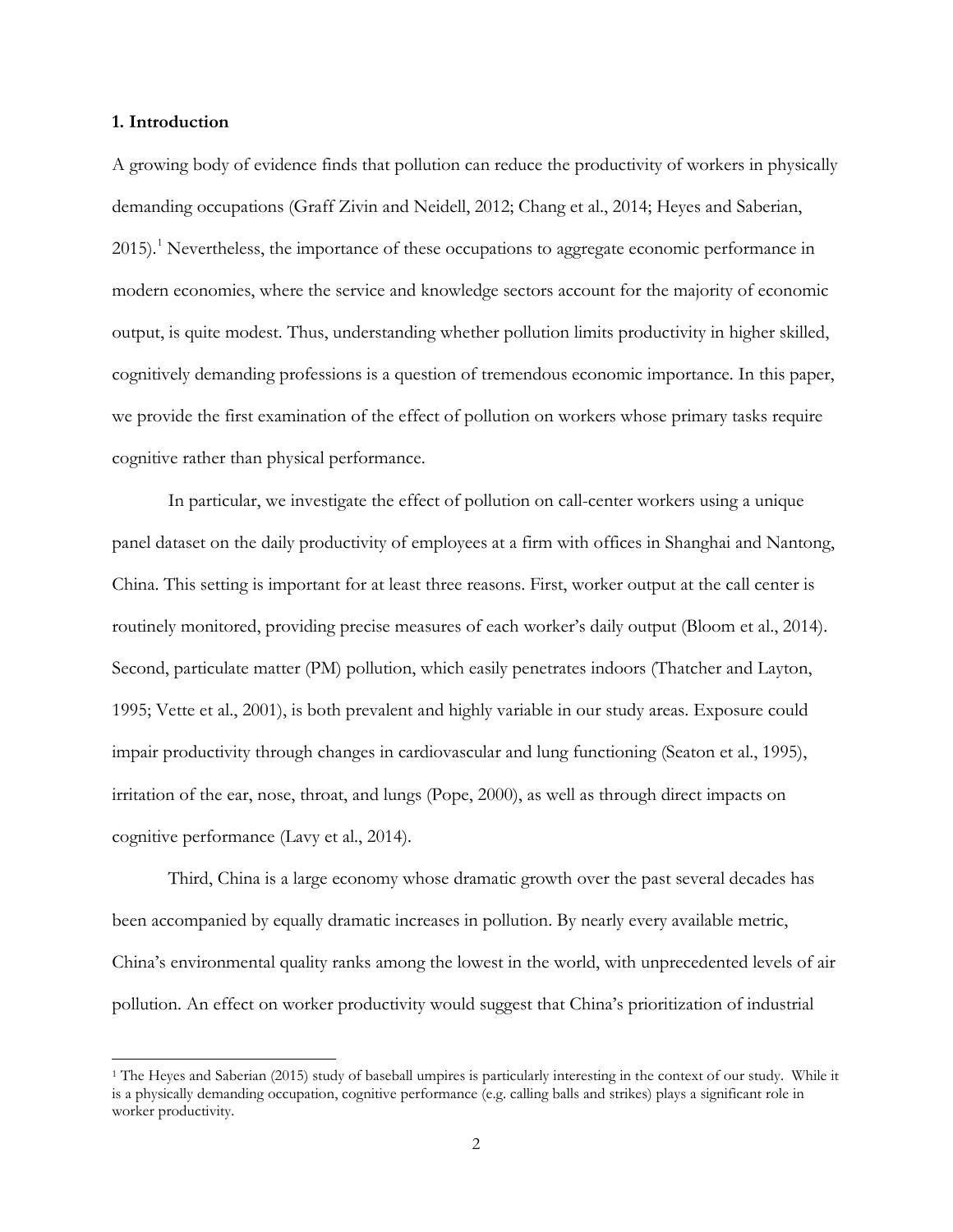expansion over environmental protection throughout the past few decades may have undermined some of the economic growth its policies were designed to achieve. The importance of strong environmental institutions to foster economic prosperity has implications for a wide range of countries that have yet to manage the pollution problems associated with urbanization and industrialization.

The call center we study is Ctrip, China's largest travel agency. Several aspects of the firm's operations allow us to credibly isolate the causal effect of pollution on the marginal product of labor. First, the workers have little discretion over their labor supply, a claim we confirm directly. This is important because such discretion could bias our productivity estimates due to changes in labor composition. If only the most productive workers come to work on polluted days, for example, we would underestimate the productivity effects of pollution. Second, daily variation in pollution in Shanghai and Nantong is plausibly unrelated to the firm's output. The firm serves clients throughout China, and, thus, demand for the firm's services on any given day is likely unrelated to *local* pollution on that particular day. Moreover, because calls are routed at random to the two locations, we can test directly whether such aggregate-level correlation is driving our results.

Finally, a brief pilot program at Ctrip allows us to probe the influence of one potential confounder: traffic. Traffic is a potentially important confounder because it generates pollution and can directly reduce productivity by both creating emotional stress and making employees late for work. We study a randomized experiment at Ctrip that allowed some employees to work from home for part of our study period. That experiment enables us to examine directly the importance of traffic in explaining our results.

Our analysis reveals a statistically significant, negative impact of pollution on the productivity of workers at the firm. A 10-unit increase in the air pollution index (API) decreases the number of

3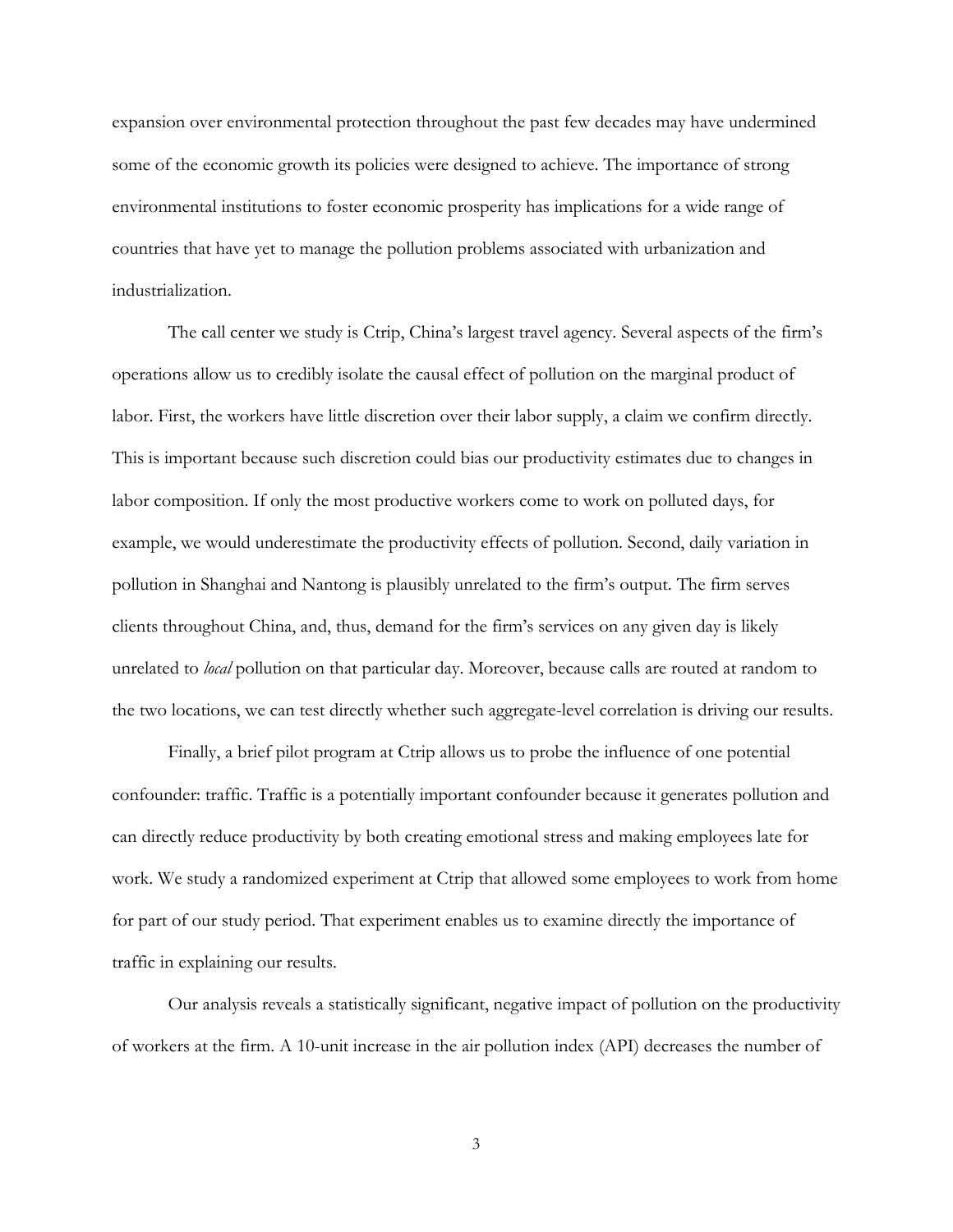daily calls handled by a worker by 0.35 percent on average.<sup>[2](#page-4-0)</sup> Productivity declines are largely linearly increasing in pollution levels, with statistically significant results emerging at an API above 100 for some measures of productivity and 150 for all of them. These estimates are robust to the inclusion of meteorology controls, worker-specific fixed effects, and a number of robustness checks that support the contention that we are estimating causal effects. Furthermore, when we decompose this effect, we find that the decrease in calls comes from an increase in the amount of time spent on breaks rather than from changes in the duration of phone calls, a finding consistent with Bloom et al. (2014), who found that breaks were the most malleable aspect of productivity at this firm.

To our knowledge, these results are the first evidence of an effect of pollution on whitecollar labor. These impacts are economically significant. A back-of-the-envelope calculation suggests that even a very modest drop in air pollution could increase productivity in the Chinese service sector by billions of dollars per year. That consistently significant effects manifest themselves at an API of 150 also underscores that these impacts are not isolated to the most polluted cities in the developing world. Major metropolitan areas around the world, most of which employ considerably more non-manual labor, exceed that level with varying degrees of frequency. For example, Los Angeles, California, experienced 13 days with API greater than 150 in 2014, and Phoenix, Arizona, experienced 33 such days, with nearly half of those exceeding an air quality index of  $200.<sup>3</sup>$  $200.<sup>3</sup>$  $200.<sup>3</sup>$ 

The remainder of our paper is organized as follows. In the next section, we discuss the air quality index used to measure pollution in China and the potential mechanisms through which particulate matter—the principal driver of that index—can generate impacts on labor productivity.

 $\overline{a}$ 

<span id="page-4-0"></span><sup>&</sup>lt;sup>2</sup> As detailed in the next section, particulate matter pollution is the driver of the API 98% of the time in our study setting.

<span id="page-4-1"></span><sup>&</sup>lt;sup>3</sup> The index uses a nonlinear pollutant-specific formula to convert each pollutant into a metric meant to captures its relative health risk to the public. The reported index is based on the highest value amongst all indexed pollutants on a given day. EPA Air Quality Index Report: http://www3.epa.gov/airdata/ad\_rep\_aqi.html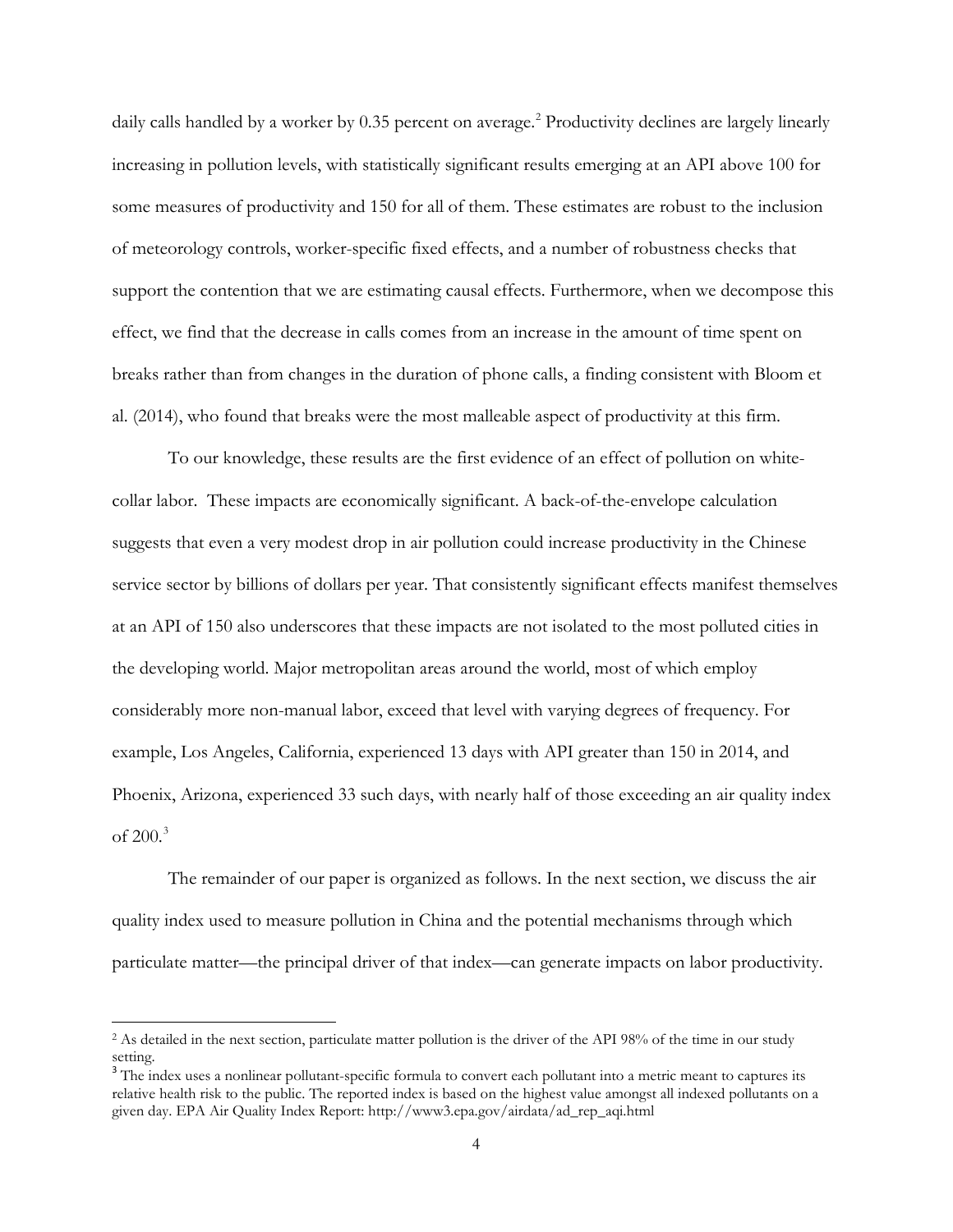In Section 3, we describe the remainder of the data used for our analysis, and, in Section 4, we present our empirical strategy. Our results are presented in Section 5, and Section 6 concludes.

#### **2. Background on Pollution**

 $\overline{\phantom{a}}$ 

China, like most countries, releases a daily API, which is a composite measure of pollution that ranks air quality based on its associated health risks as a means to facilitate comprehensibility by the public. The index is cardinal, with higher values indicating poorer air quality. Index values less than 100 are generally deemed acceptable, those between 100 and 150 are labeled unhealthy for sensitive groups, and impacts on the general population begin to emerge at levels greater than 150. The API in China converts concentrations of three criteria air pollutants into a single index, using an algorithm developed by the U.S. Environmental Protection Agency (EPA, 2006). The pollutant that has the highest index, referred to as the primary pollutant, determines the API on a given day. In our dataset, for API levels of greater than 50, particulate matter smaller than 10  $\mu$ g/m<sup>3</sup> in diameter  $(PM_{10})$  is the primary pollutant over 98 percent of the time.<sup>[4](#page-5-0)</sup> As such, we devote the rest of this section to providing a basic scientific background on particulate matter pollution.

Particulate matter consists of airborne solid and liquid particles that range considerably in size. PM is typically divided into fine PM, which includes all particles with a diameter of less than 2.5 μg/m<sup>3</sup>, and coarse PM, which includes all particles with a diameter between 2.[5](#page-5-1) and 10 μg/m<sup>3</sup>.<sup>5</sup> Coarse PM penetrate into the lungs, while fine PM passes beyond the lung barrier to enter the bloodstream. Particles originate from a variety of sources and are largely the result of fossil fuel combustion, particularly when gases from power plants, industries, and automobiles interact. Given its diminutive size, PM can remain suspended in the air for extended periods of time and travel

<span id="page-5-1"></span><span id="page-5-0"></span><sup>&</sup>lt;sup>4</sup> A primary pollutant is not reported when air quality is measured as "good" (i.e., API levels of 0 to 50).<br><sup>5</sup> To put this in context, 10  $\mu$ g/m<sup>3</sup> is one-seventh the width of a human hair. Particulate matter greater generally not believed to be harmful to human health.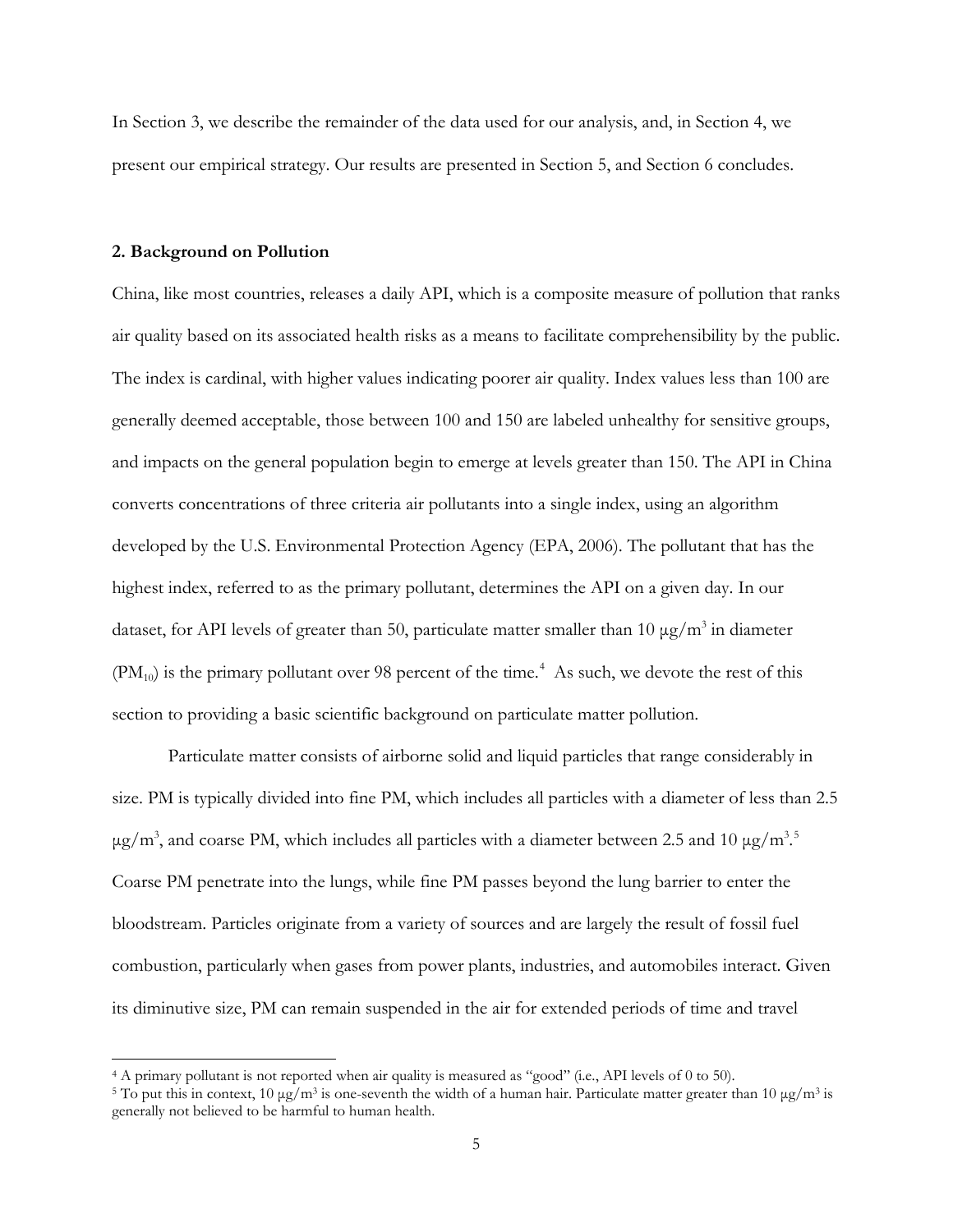lengthy distances.

A large body of epidemiological and toxicological literature suggests that exposure to PM harms health (see EPA [2004] for a comprehensive review). These risks arise primarily from changes in pulmonary and cardiovascular functioning (Seaton et al., 1995). Although extreme exposures (or more modest levels for sensitive populations) can be debilitating, even relatively modest levels of exposure may have an impact on worker productivity due to changes in blood pressure; irritation in the ear, nose, throat, and lungs; and mild headaches (Ghio et al., 2000; Pope, 2000; Sorenson et al., 2003). Symptoms can arise in as little as a few hours after exposure, but effects may also be triggered after several days of elevated exposure, particularly for people with existing cardiovascular and respiratory conditions.

Particles at the finer end of the spectrum are a particularly important concern for two reasons. First, the diminutive size of fine PM allows it to easily penetrate buildings (Ozkaynak et al., 1996; Vette et al., 2001), making exposure difficult to avoid, even for office workers. Second, fine PM is small enough to be absorbed into the bloodstream and even travels along the axons of the olfactory and trigeminal nerves into the central nervous system (CNS), where it can become embedded deep within the brain stem (Oberdörster et al., 2004). This, in turn, can cause inflammation of the CNS, cortical stress, and cerebrovascular damage (Peters et al., 2006). Greater exposure to fine particles is associated with lower intelligence and diminished performance over a range of cognitive domains (Suglia et al., 2008; Power et al., 2011; Weuve et al., 2012). Consistent with this epidemiological evidence, a recent study of Israeli teenagers found that students perform worse on high-stakes exams on days with higher PM levels (Lavy et al., 2014).

While the more dramatic health effects due to pollution exposure may lead to changes in labor supply, milder impairment of respiratory, cardiovascular, and cognitive function may reduce productivity on the intensive margin. Focus, concentration, and critical thinking are all essential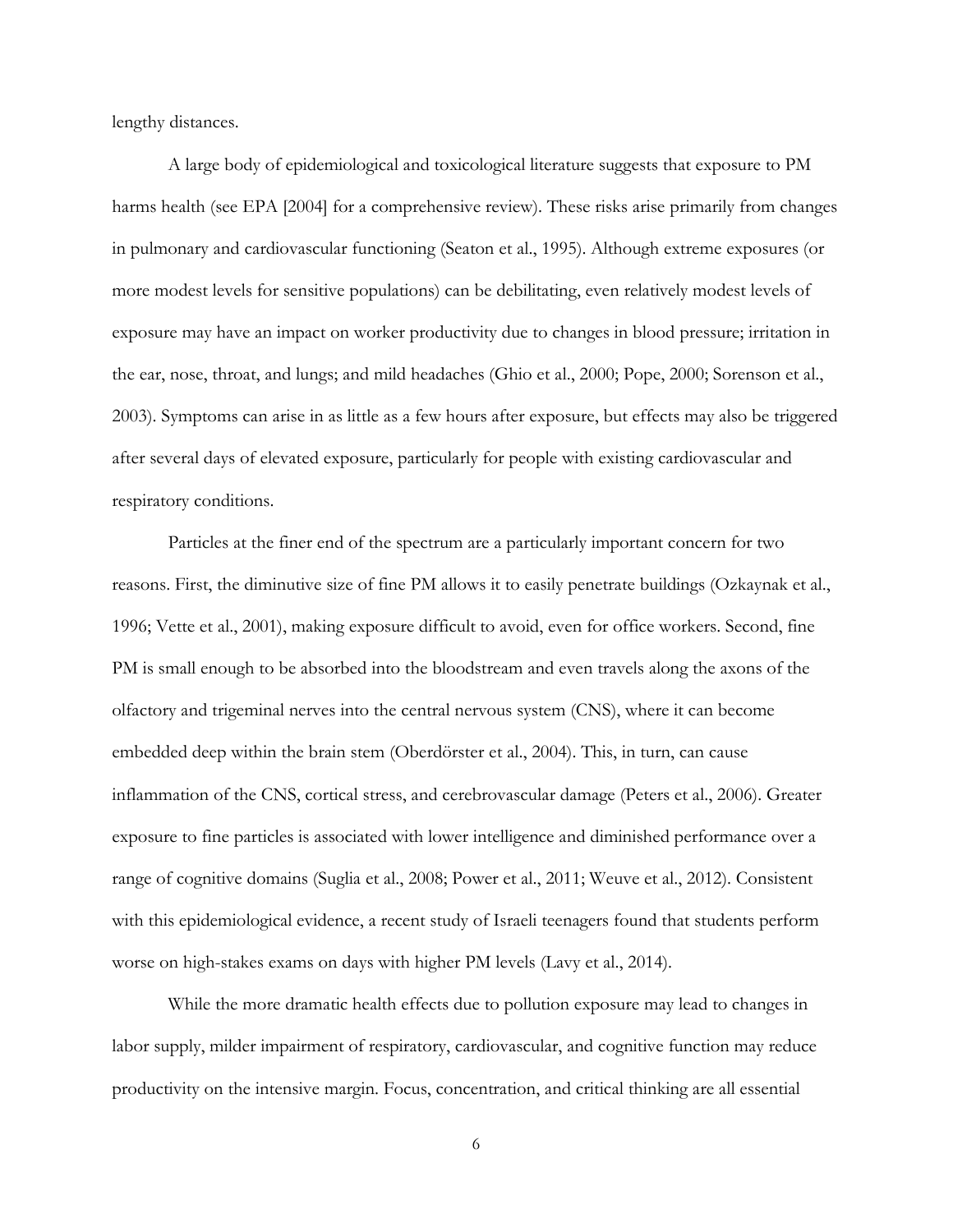components of office-based job performance and depend heavily on a well-functioning brain and CNS. The goal of our analysis is to estimate the effect of pollution on the marginal product of labor, independent of any possible effects on the extensive margin of labor supply. Given the ubiquity of office work and the value it adds to global economic output, the welfare implications of any link between pollution and productivity in this setting are potentially enormous.

#### **3. Data**

l

Our data on worker productivity come from Ctrip International, China's largest travel agency. Ctrip's primary line of business involves making travel arrangements for clients. It earns revenue through commissions from hotels, airlines, and tour operators. In contrast to U.S. and Europeanbased agencies that operate in markets with deep internet penetration, Ctrip conducted much of its business on the telephone during our study period. The firm was listed on the NASDAQ stock exchange in 2003 and its market capitalization was more than \$15 billion by the end of 2015.

Our analysis is focused on Ctrip's call-center workers in Shanghai and Nantong who book travel for clients throughout China.<sup>6</sup> The offices are located in large multistory buildings, and are filled with cubicles and modern telecommunications and computing hardware. Equipment and staffing practices are identical at both offices, and both sets of workers follow the same procedural guidelines. A central server automatically routes customer calls and assignments to workers logged into the system, based on a computerized call-queuing system.

All workers in our sample receive compensation based partly on productivity. This productivity-based pay is primarily a function of call and order volumes, with additional adjustments made for call quality. As a result, Ctrip records various measures of the daily on-the-job performance of each of its call-center workers. Most relevant for our analysis are three measures: number of

<span id="page-7-0"></span><sup>6</sup> Nantong is approximately 100 kilometers north of Shanghai.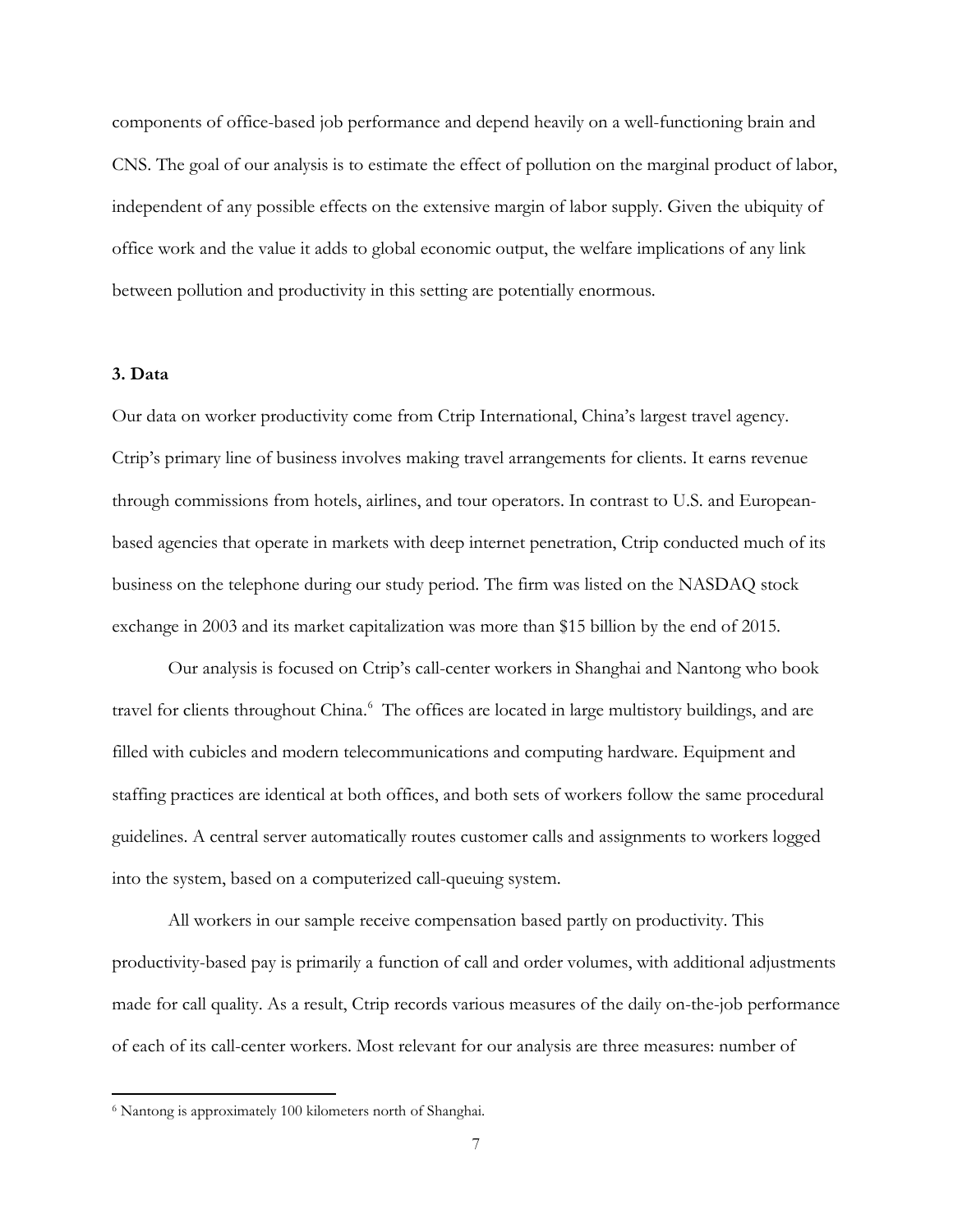phone calls handled per shift, number of minutes spent on the phone, and number of minutes logged in to the call center's computer system (i.e., the number of minutes within the work day that workers are available to handle calls).<sup>[7](#page-8-0)</sup> We also use data on worker absences and hours worked to assess potential changes in labor supply. Our data span the period from January 1, 2010, to December 9, 2012, with different coverage periods for the two offices.<sup>[8](#page-8-1)</sup>

An additional feature of our data is that, during part of our study period, Ctrip performed a controlled experiment to analyze whether working from home affected worker performance. Approximately 250 employees from the Shanghai office worked from home during part of our study period, with a comparably sized control group. The experiment ran from December 6, 2010 until August 14, 2011, during which time the home-based workers were provided with the necessary equipment to allow them to perform their usual work responsibilities in a manner identical to that at the office. In Section 4, below, we exploit this experiment to test whether pollution affects workers even when they do not commute to the office. More details on call-center operations and the workfrom-home experiment can be found in Bloom et al. (2014).

Our daily pollution data are obtained from the China National Environmental Monitoring Center (CNEMC), which is affiliated with the Ministry of Environmental Protection of China. These data provide a measure of pollution that is based on the average API score across all monitors within a city. During our study period there were 10 operating national pollution monitors in Shanghai and 5 in Nantong. Daily API measures are calculated in 4 steps: 1) a 24-hour average pollution concentration is calculated at the station level; 2) a city average is calculated from the

 $\overline{\phantom{a}}$ 

<span id="page-8-0"></span><sup>7</sup> Call quality was assessed based on a 1-percent sample of recorded call transcripts that were audited and scored by an external review team. Unfortunately, we do not have access to this data.

<span id="page-8-1"></span><sup>8</sup> The difference in data coverage periods is due to a combination of pollution data availability and the time coverage of the productivity data provided by the firm. The Shanghai data sample runs from January 1, 2010, to August 14, 2011. The Nantong sample runs from September 1, 2011, to December 9, 2012.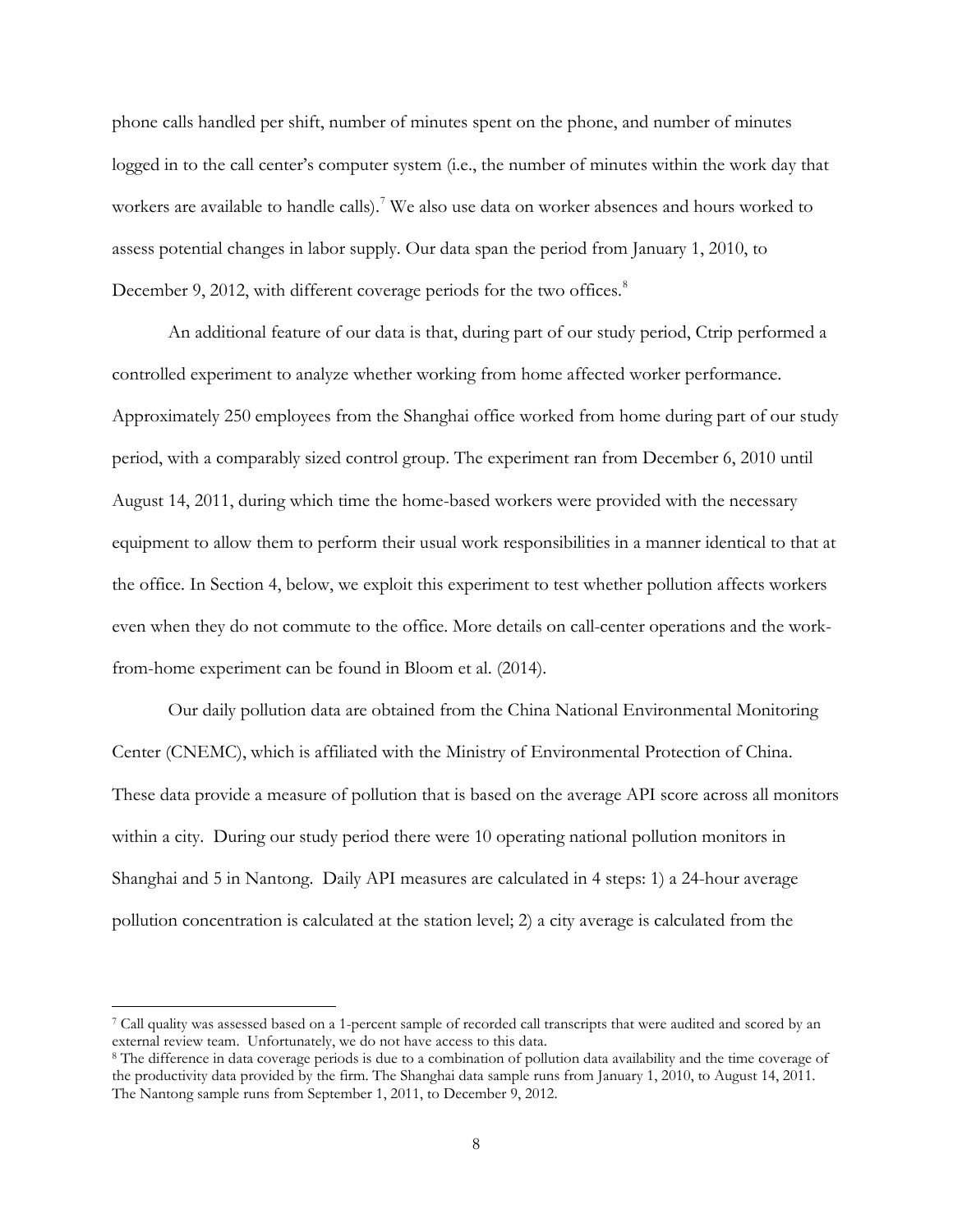station averages; 3) the city average is converted to API based on pollutant specific formulas; and finally 4) the overall API is defined as the max of individual pollutant APIs. $\degree$ 

Although discrepancies between CNEMC and data from the U.S. embassy in Beijing have called into question the reliability of the CNEMC, recent work finds no evidence of manipulation in our study regions (Ghanem and Zhang, 2014). To the extent that it may still exist, such manipulation should be unrelated to demand for travel services. As can be seen in Figure 1, the distribution of pollution in both Shanghai and Nantong are continuously distributed, with no evidence of displacement around important cutoffs, such as when the API reaches 100.

Table 1 presents simple descriptive statistics for our sample. The average API in the merged sample is 66, with an average value of 65 in Shanghai and 69 in Nantong. In comparison, the median air quality index in New York City was 55 in 2014.<sup>10</sup> Our study includes 393 workers from Shanghai and 4,499 workers from Nantong, with this difference due to distinct sampling frames for workers across facilities as well as differences in the availability of environmental data. The Shanghai sample follows the subset of workers who participated in the work-from-home experiment from January 1, 2010, to August 14, 2011, while the Nantong sample includes all worker observations from September 1, 2011, to December 9, 2012. Importantly, one of the inclusion criteria for the workfrom-home experiment was having at least six months tenure with the firm. Thus, the Shanghai sample, but not the Nantong sample, leaves out workers with short tenure at the firm. As a result, the number of worker-day observations between the two locations is more balanced than the number of workers at each office might suggest. Similarly the difference in coverage periods for the two cities explains the weather differences between the two samples: the worker-days covered in Nantong are more likely to have occurred during winter than those in Shanghai.

 $\overline{\phantom{a}}$ 

<span id="page-9-0"></span><sup>9</sup> Since citywide measures of pollution are likely to be a noisy measure of the exposure of individual workers in our sample, our estimates may be biased downward.

<span id="page-9-1"></span><sup>&</sup>lt;sup>10</sup> Figures are derived from the EPA Air Quality Index Report, which can be found at: [http://www3.epa.gov/airdata/ad\\_rep\\_aqi.html.](http://www3.epa.gov/airdata/ad_rep_aqi.html) Last accessed on February 9, 2016.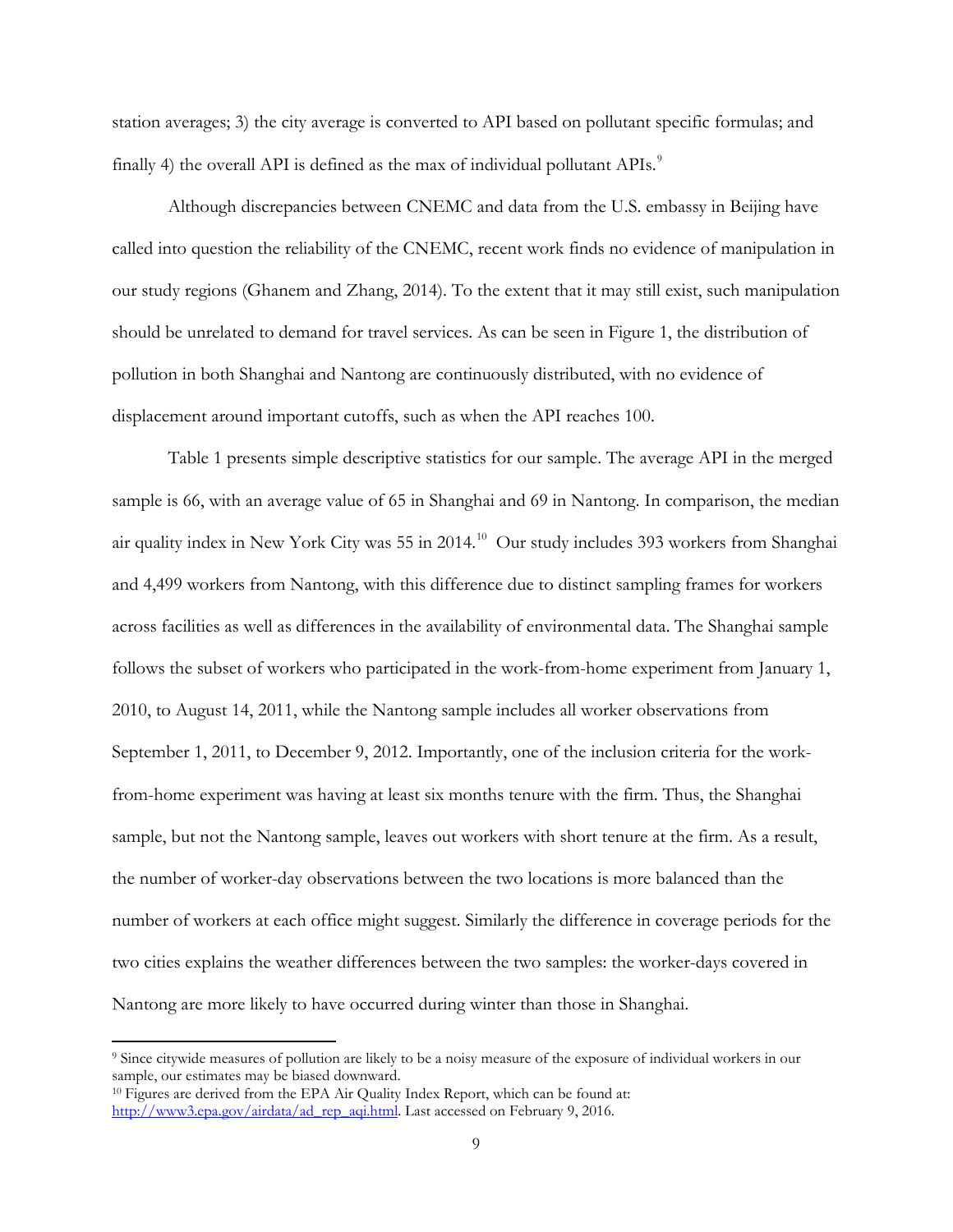Figure 2 describes the distribution of worker productivity. Panel A plots the distribution of calls per day, which appears to be normal distributed. On a typical day, workers handle an average of 66 calls. Panel B describes the average productivity across workers. There are two peaks in the data corresponding to two distinct types of worker tasks.<sup>[11](#page-10-0)</sup> As we describe below, Figure 4 shows that the impacts across productivity quantiles is essentially flat, suggesting that all worker types are impacted similarly by pollution.

#### **4. Econometric model**

 $\overline{a}$ 

Our goal is to estimate the effect of pollution on worker productivity. We estimate the following hybrid production function:

$$
\log(y_{ijt}) = \beta \times \mathrm{API}_{jt} + X_{jt}\gamma + \delta_t + \alpha_i + \epsilon_{ijt}.
$$

The outcome  $y_{ijt}$  is the measure of daily productivity for each worker, either total number of calls per shift or the number of minutes logged in to the call center's computer system. Because workers clock out of the system when they are not available to field calls, this latter measure captures the length of a worker's breaks taken during the workday. The variable API is a daily average measure of the air pollution index in city *j*, where β captures the effect of API on our two measures of productivity. Although we specify API linearly here, we also include specifications with a series of API indicator variables to capture potential nonlinear effects of pollution on the outcome of interest. The vector  $X_t$  includes temperature, the only other covariate we consistently observe at both locations. The parameter  $\delta$  includes day-of-week and year-month indicator variables to account for trends within the week and over time. The variable  $\alpha_i$  is a worker-specific fixed effect for those

<span id="page-10-0"></span><sup>&</sup>lt;sup>11</sup>There are two types of workers: workers that call customers directly, and workers that take calls from customers. The workers that take calls from customers make relatively few calls per day, whereas the workers that make calls to customers make many calls per day. Those two groups lead to the "bimodal" distribution in Panel B of Figure 2. Unfortunately, we only observe worker type for a subset of Shanghai workers. For those workers, we have confirmed that the overall productivity effects of pollution are similar.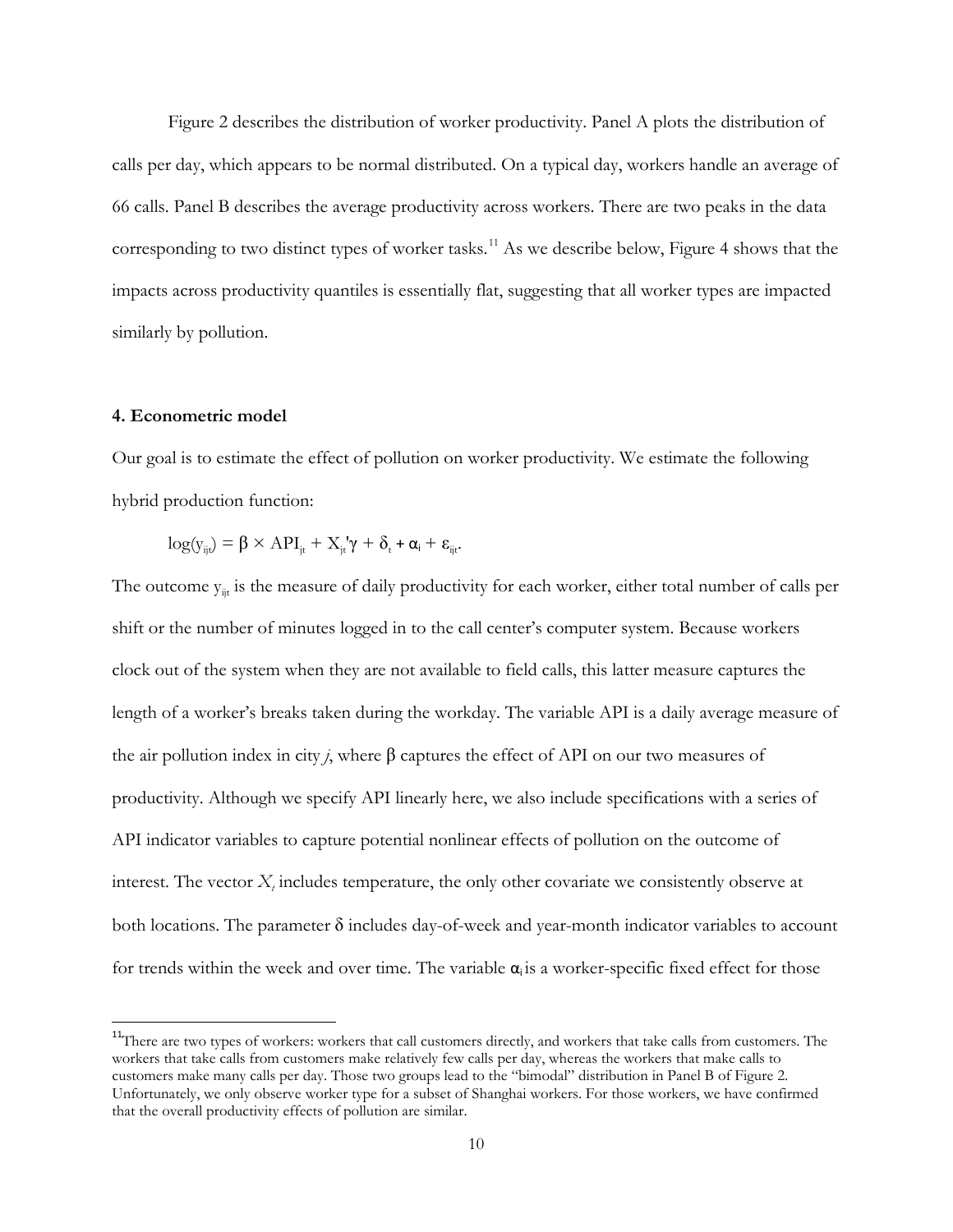specifications that rely only on within-worker variation in pollution exposure to identify impacts on productivity. Because the error term ε likely exhibits auto-correlation between observations based on the same worker or for all workers on the same day of PM measurement, we allow for two-way clustering (Cameron et al., 2011) along those dimensions.

There are several challenges to uncovering a causal effect of pollution on worker productivity. First, individuals can sort into locations based on the amount of pollution in that area, leading to non-random assignment of pollution. Moreover, within a location, an individual's labor supply might change in response to pollution. Although the high-frequency-panel nature of our data allows us to overcome the issue of geographic selection—workers are unlikely to sort on daily fluctuations in pollution levels—sample selection due to pollution-induced changes in labor supply remains a potential concern. For example, workers who are most susceptible to pollution may be those least likely to work on more polluted days, thus biasing our estimates of worker productivity if the most susceptible workers also differ in their average level of productivity. Similar concerns regarding worker composition apply if the most susceptible workers shorten their workday in response to pollution. Because workers have very few sick days and limited discretion over their work hours, we suspect that extensive-margin responses of this sort are unlikely in our sample. We explicitly test this claim by examining whether API relates to the probability of working and the number of hours worked (using the regression equation above) and find no effect of API levels on either measure of labor supply.

Another threat to identification lies in the existence of a local factor that both creates local pollution and has a direct effect on worker productivity. Indeed, if firms are directly responsible for much of the local air pollution, a naïve analysis may erroneously conclude that pollution increases productivity. Although this may be a substantial concern for pollution-intensive firms, such as those

11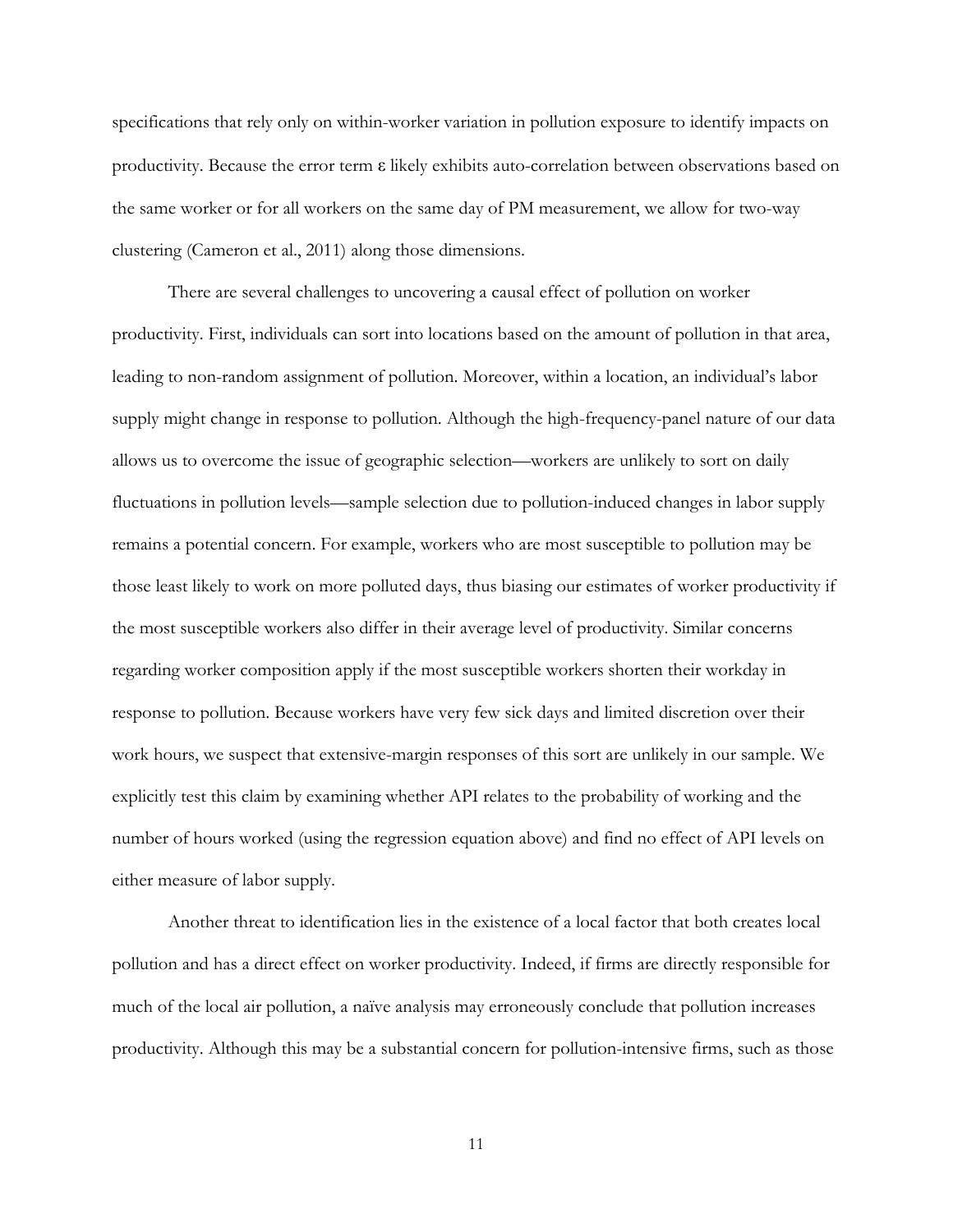engaged in heavy manufacturing, this type of direct linkage between firm-level pollution and productivity is unlikely at the call center that we study or the service sector, more generally.

Of course, indirect linkages also can confound inference in this type of analysis. While it is impossible to rule out all potential factors that may generate a spurious relationship between pollution and productivity, the most salient concern relates to vehicular traffic. The transportation sector is a major contributor to urban air pollution (Fenger, 1999), and increases in roadway congestion can simultaneously increase air pollution and commute time for workers.

As described earlier, our analysis of extensive-margin changes in hours worked does not find any evidence for commute-related changes in the length of the workday. Productivity changes on the intensive margin remain a concern if the stress and aggravation from an arduous commute alter performance on the job. To test whether such a traffic channel confounds the results, we exploit a unique feature of our data. For part of the period for which we have data, a subset of workers was randomly assigned to work from home (Bloom et al., 2014). Because employees who worked at home had no commute, their productivity should be unaffected by traffic, thus allowing us to isolate the pollution impacts of interest.

A final concern regarding identification relates to demand-mediated effects. If higher levels of pollution are the result of increased economic activity and travel is a normal good, higher pollution levels could lead to greater demand for Ctrip's services. To the extent that worker slack exists, such changes in demand could conceivably lead to changes in worker productivity. As the largest travel agency in China, Ctrip draws its clients from a broad geographic base both across mainland China and internationally. This fact greatly minimizes concerns that our measured impacts of local air pollution on productivity are driven by demand-side factors. To further bolster this claim, we also test whether a common demand-level shock is driving our results by regressing

12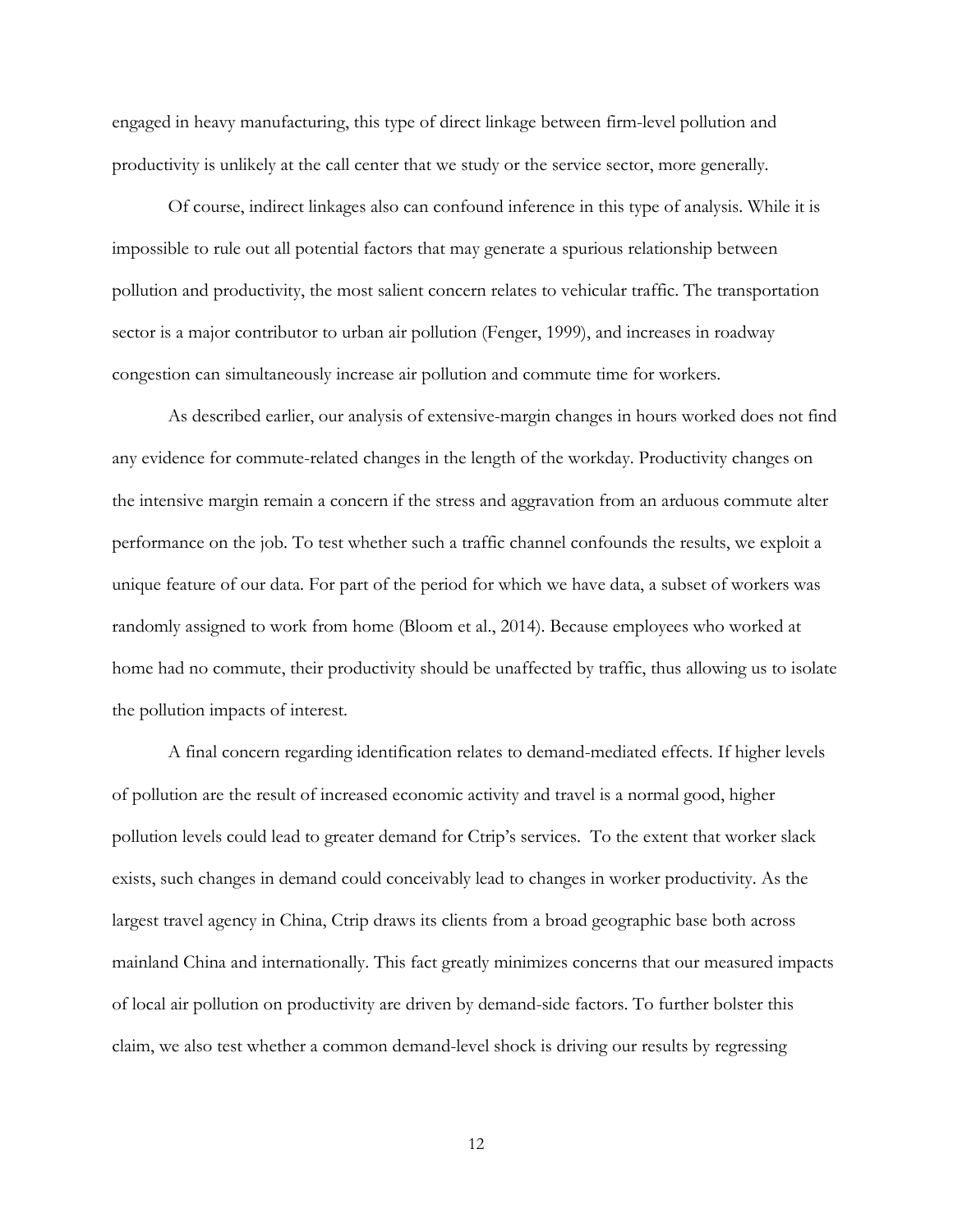productivity in Shanghai on Nantong pollution and vice versa, as well as the effect of Beijing pollution, the most polluted city in China, on productivity in Shanghai and Nantong.

### **5. Empirical Results**

l

This section presents our empirical results. We begin by exploring the impacts of pollution on the extensive margin through changes in labor supply. This is followed by an analysis of the effect of pollution on the intensive margin through changes in productivity as well as a decomposition of this effect. Finally, we present a series of robustness checks.

## **5A. The Extensive Margin: Labor Supply**

Our first task is to assess whether pollution affects labor supply in this setting. Table 2 presents these results. The first column of Panel A presents results from a regression in which the dependent variable is an indicator variable for whether a worker comes to work on a given day. To address planned vacations, we drop absence spells of more than 5 consecutive days from the sample. We find a small, statistically insignificant relationship between pollution and the probability of working, shown in column (1). The third column of Panel A repeats the analysis with a focus on shift length for the subsample of workers on which we have detailed timestamp records.<sup>12</sup> We find a similarly insignificant effect of pollution on hours worked. Both coefficients remain largely unchanged by the addition of worker-specific fixed effects, presented in columns 2 and 4, respectively.

We can also rule out very small effects based on these estimates. For example, the lower 95 percent confidence interval for the probability of working is 0.17 percent, while the estimate for hours worked (in the fixed-effects specification) implies a 0.5-minute decrease in time at the office.

<span id="page-13-0"></span><sup>12</sup> We also drop worker-day observations for which the implied shift length is implausible: less than 15 minutes, longer than 12 hours, or shorter than the recorded amount of time spent on the phone for that shift.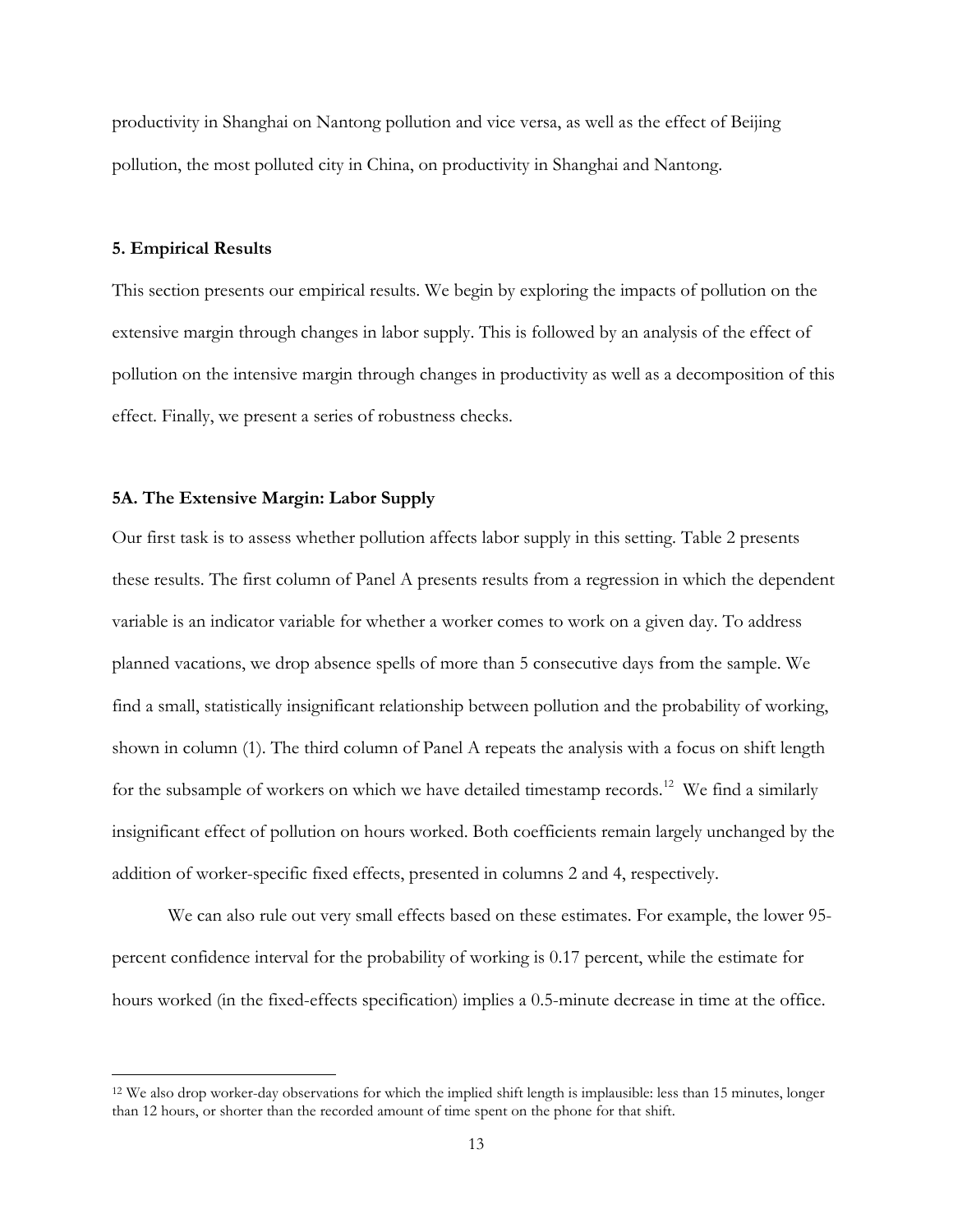Both estimates are sufficiently small that we are confident that we can conclude that labor supply is unaffected by air pollution.

Panel B of Table 1 repeats this exercise with indicator variables for API between 50 and 100, 100 and 150, 150 and 200, and 200 plus (with API less than 50 as the reference group). That specification explores potential non-linear effects of pollution on labor supply. As in the linear case, we find no evidence of pollution impacts on the extensive margin.

This absence of an effect on labor supply is consistent with the institutional realities of the Ctrip workplace, as described earlier. It also implies that our estimates of the effect of pollution on productivity that follow are not affected by sample-selection bias.

### **5B. The Intensive Margin: Worker Productivity**

 $\overline{\phantom{a}}$ 

Table 3 presents estimates of our main regression specification.<sup>13</sup> The first column of Panel A suggests that a 10-unit increase in API decreases the number of calls per shift by 0.35 percent, an effect statistically significant at the 1-percent level. Adding worker-specific fixed effects, shown in column 2, does not appreciably change our estimate. Columns 3 and 4 present estimates of the same regression, but with the logarithm of minutes-on-the-phone per shift as the dependent variable. Similar to the effect on the number of phone calls, we find that minutes logged-in decreases in response to pollution. Column 3 implies that a 10-unit change in API reduces minutes logged in by 0.25 percent, a finding that is statistically significant and robust to the inclusion of worker-specific fixed effects.

Panel B of Table 3 repeats this analysis using the same flexible specification of API as in the previous table. Across columns we find a similar pattern of coefficients. Specifically, we find that

<span id="page-14-0"></span><sup>&</sup>lt;sup>13</sup> The decrease in sample size in Table 3 relative to the extensive-margin regressions in columns 1 and 2 of Table 2 is due to the fact that the extensive-margin regressions include worker-day observations for days on which the worker does not work (i.e., the average worker works just under 5 days a week).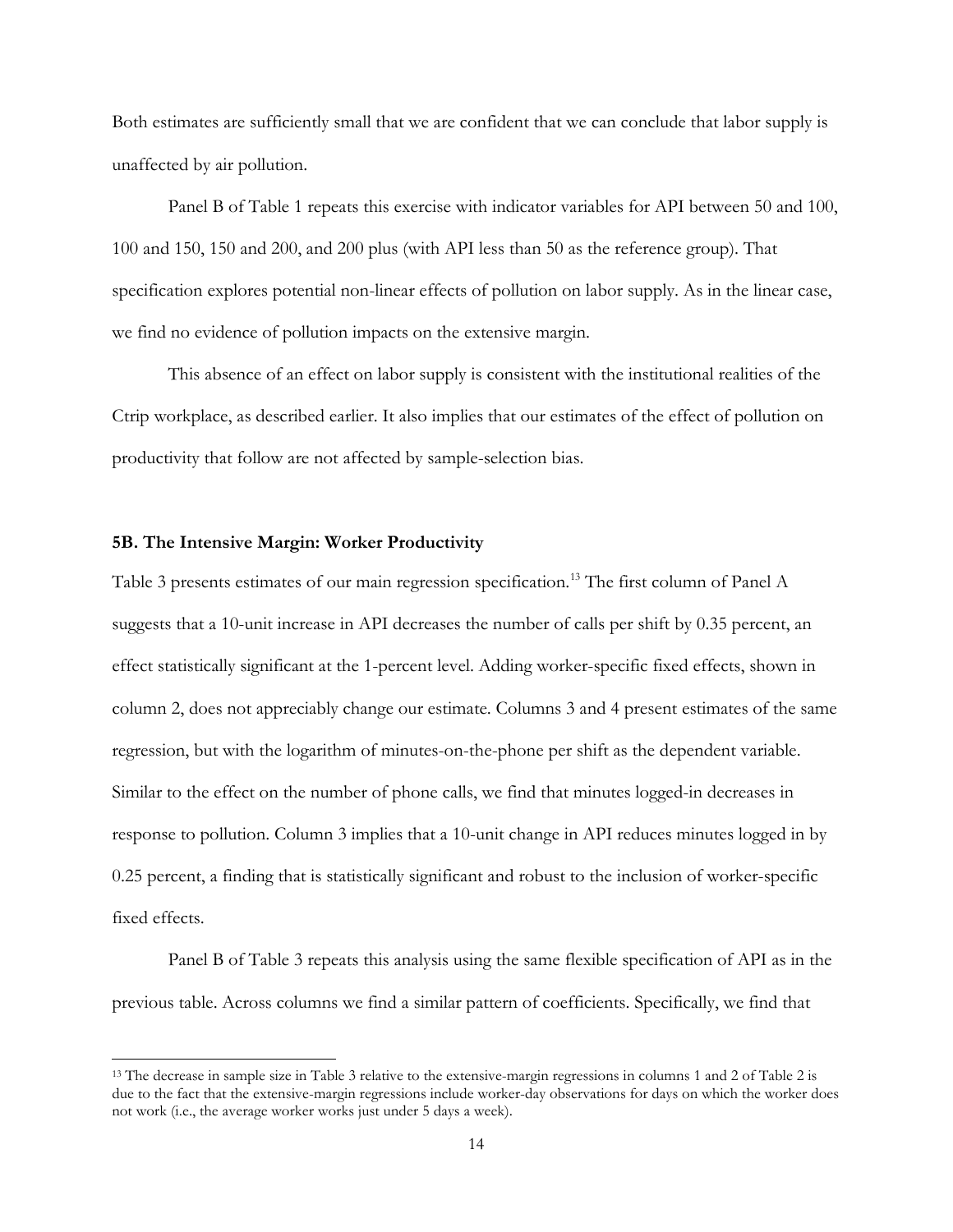productivity monotonically decreases in pollution levels, with statistical significance emerging for minutes logged in at API levels exceeding 100, and near statistical significance for impacts on the number of calls. All results are statistically and economically significant for pollution levels exceeding 150. To compare to the linear estimates, we plot the nonlinear coefficients alongside the linear effects calculated for the midpoint of each bin, shown in Figure 3, based on the cross-sectional estimates for the number of calls. As evident in the figure, the more-flexible estimates align quite closely with the linear estimates. The divergence in the highest bin reflects that the linear estimate is based on an API of 225, while the bin includes all API measures above 200. In general, these estimates suggest an approximately linear effect of pollution on worker productivity.

Based on the results in Table 3, it is unclear whether the decline in the number of calls handled by workers over the course of their shift is driven exclusively by the observed reductions in the amount of time logged into the call system or the duration of those calls. Table 4 presents results that decompose these two channels. The first column examines the impact of pollution on the total amount of minutes spent on the phone per shift. Column 3 examines the impact of pollution on the amount of time spent on each call. The effect of pollution on time on the phone appears to be driven entirely by time logged in and thus the availability of workers to handle calls; time spent on each call is unaffected by pollution. These results are robust to the inclusion of worker-specific fixed effects (columns 2 and 4) and follow a similarly non-linear pattern as those presented in Table 3. Thus, it appears that the productivity effects of pollution revealed in Table 3 are driven by workers taking more frequent or longer breaks. This finding is consistent with the results of Bloom et al. (2014), who found that breaks were the most affected aspect of productivity in this study population.

To test whether the effect of pollution is heterogeneous in baseline worker productivity, we estimate our equation for the two main productivity outcomes using quantile regressions. The

15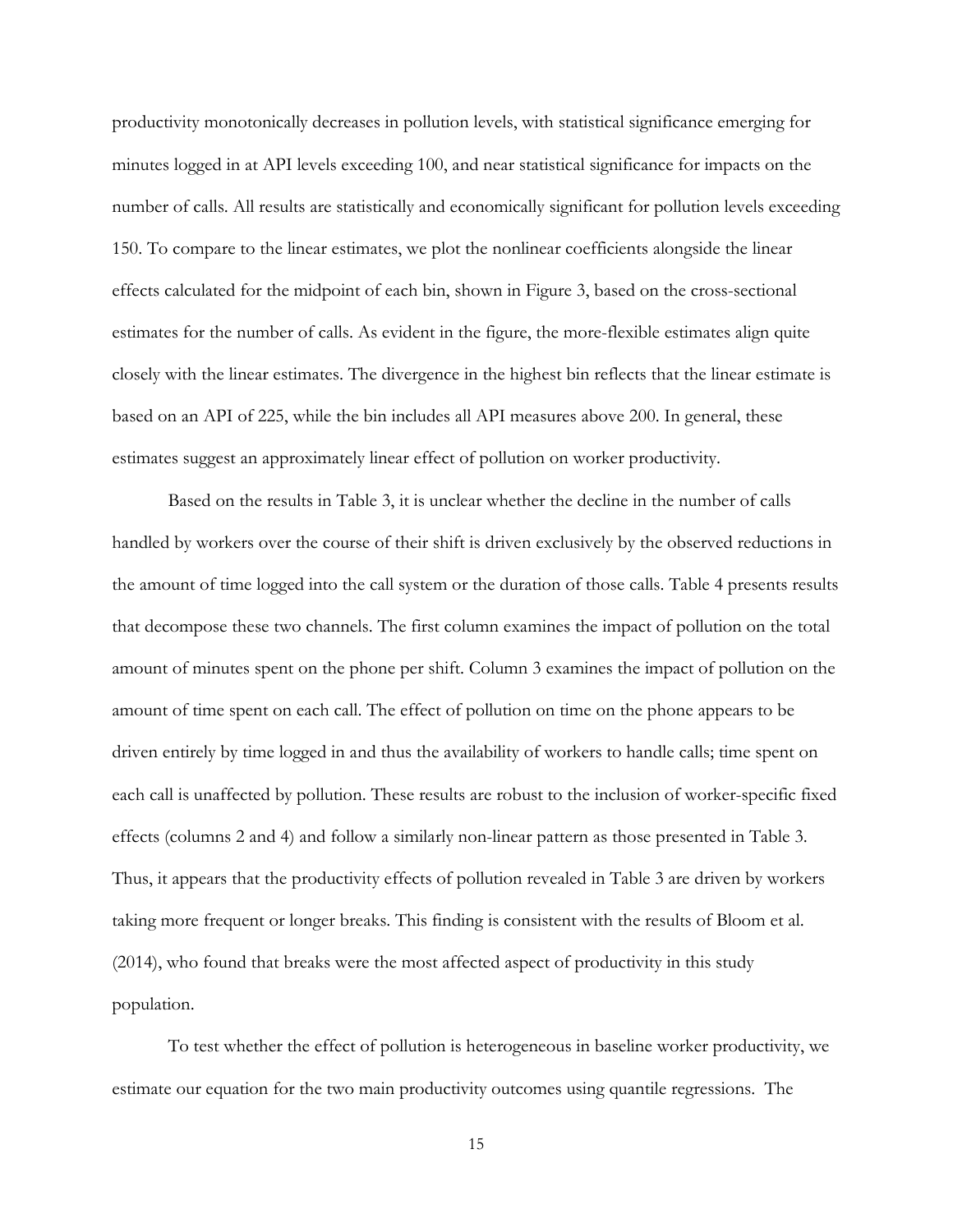coefficients from these regressions along with their 95% confidence intervals are shown in Figure 4. The figure clearly shows that, with the exception of the lowest decile, which has by far the largest confidence interval, the coefficients are nearly identical across quantiles for both our main measures of productivity. These results indicate that the effect of air pollution on productivity is remarkably stable across workers, equally affecting both low and high productivity types and thus workers performing different tasks for the firm (e.g. accepting vs. placing calls) who vary in their average levels of productivity.

While all of the analyses thus far have assumed a contemporaneous effect of pollution on worker productivity, the effect of pollution may accrue over time. As such, we explore a more dynamic regression specification in which we also include lagged measures of pollution. We also include a lead of pollution in this specification as a falsification test; future pollution should not affect current productivity. The results from this exercise are summarized in Figure 5, which presents estimates from a regression of calls per day (Panel A) and total minutes logged in (Panel B) on contemporaneous pollution, three lags, and one lead, while controlling for all of the covariates included in our main regressions above. The effect from contemporaneous pollution is statistically significant and larger than the effect from the lags, with only the three-day lag on total minutes on the phone significant at the 5-percent level. Since all other lagged effects are small and statistically insignificant, we view this evidence as supportive of the notion that pollution effects are rather immediate. Reassuringly, the coefficient on future pollution is statistically insignificant and smaller in magnitude than the contemporaneous coefficient.

#### **5C. Robustness Checks**

As discussed in the previous section, two remaining concerns could threaten the internal validity of the analysis. First, traffic may be a source of both air pollution and a factor that affects worker

16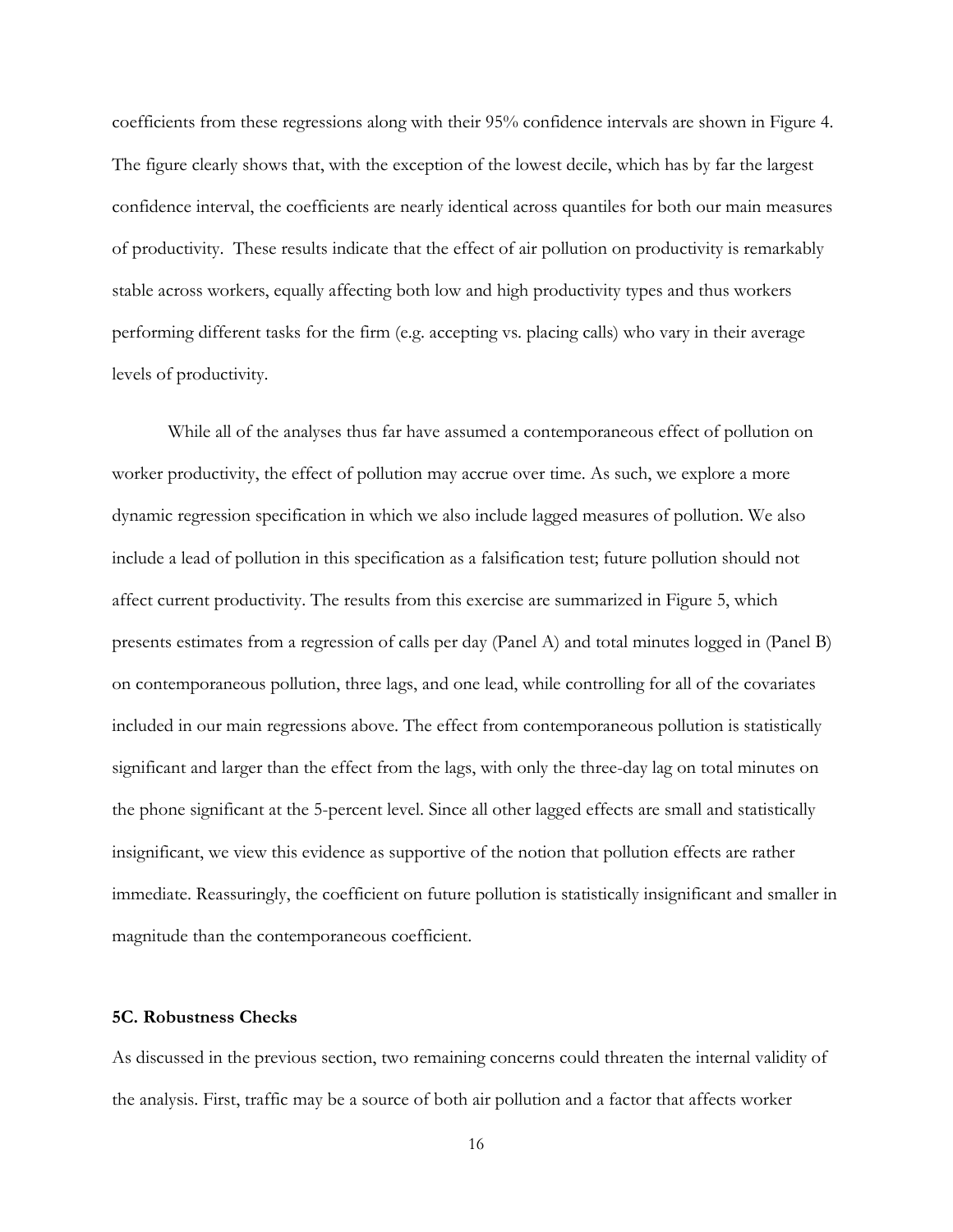productivity. Second, the impacts that we find on worker productivity may be the result of changes in the demand for Ctrip services. Since Ctrip serves clients across China, this is tantamount to a concern that local pollution near the call center is correlated with national pollution levels that shape aggregate demand for travel. We discuss each of these in turn.

In order to assess the role of traffic, we analyze the effect of air pollution on workers that participated in a randomized-control trial to test the effects of working from home. That experiment allows us to measure the impact of pollution on workers who worked form home (and therefore did not have to commute to work) compared to the control group (those who volunteered for the experiment but worked from the office) for the duration of the experimental period (December 6, 2010 through August 14, 2011). The first four columns of Table 5 present the results of this analysis. Columns 1 and 2 present the effect of pollution on the logarithm of the number of phone calls taken by workers who worked from the office and at home, respectively. In both cases, the coefficient is negative and statistically significant at conventional levels, and comparable to estimates in Table 2. Columns 3 and 4 present the effect of pollution on the logarithm of minutes logged in to the system for workers who worked from the office and their homes, respectively. The coefficient is again negative but in this case neither is statistically significant at conventional levels, likely a reflection of our greatly reduced sample during this experimental period.<sup>[14](#page-17-0)</sup> That the point estimates for the workers in the office are not statistically significantly different from those that work at home suggests that traffic is unlikely to be a source of confounding for the productivity effects described in the previous section.

Table 6 explores the possibility that the observed effect of pollution is driven by demandside factors. To test for such a possibility, we repeat our main analysis with controls for the API in

 $\overline{\phantom{a}}$ 

<span id="page-17-0"></span><sup>14</sup> Note that the increase in standard errors for the analysis on this subset of workers is likely due to a combination of the much smaller sample size and an increase in classical measurement error. Given the long commutes of many of the workers, their amount of pollution exposure may be measured with more error (see Bloom et al. (2014) for details regarding the characteristics of the workers in the WFH experiment).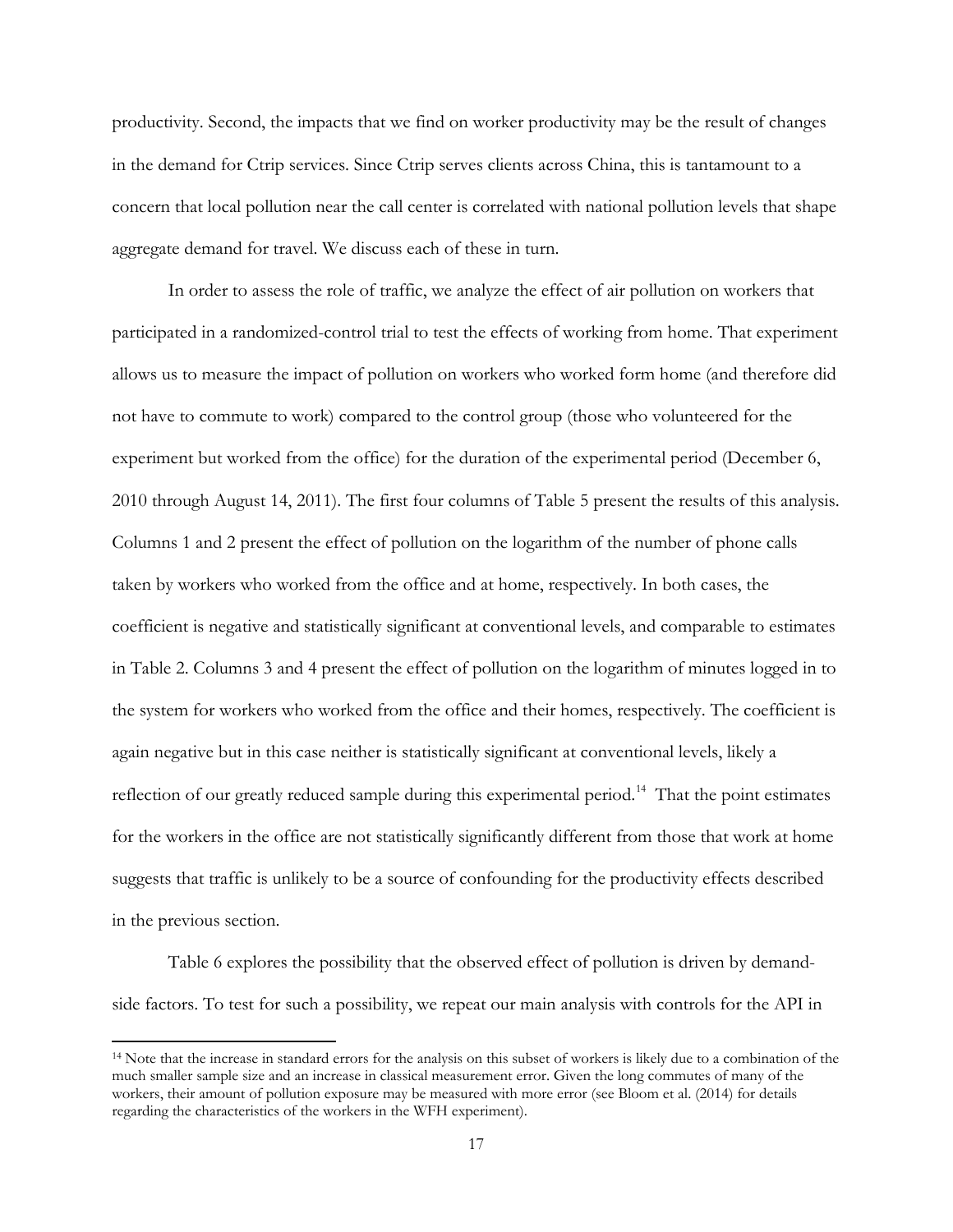the other city: we add data on the pollution in Nantong for Shanghai workers and pollution in Shanghai for Nantong workers. Thus, the coefficient on other API will reflect the degree to which Nantong pollution affects productivity in Shanghai, and vice-versa. A priori, we would not expect to see a statistically significant effect from pollution in a different location unless they were driven by a common factor correlated with aggregate demand. As an additional test of demand side factors, we also include data on the API from Beijing. In all cases, we find that the coefficient for pollution from a different location is much smaller and statistically insignificant, while the coefficient for ownlocation pollution remains statistically significant and largely unchanged.

As a final robustness check, Table 7 repeats our core analysis separately by city. Since calls are randomly routed to each location, we should not expect to see significant differences by location. Reassuringly, the table suggests qualitatively similar results: no effect of pollution on labor supply, and a negative relationship between pollution and productivity. While the point estimates on productivity appear slightly larger for the Nantong sample, they remain statistically indistinguishable from those in Shanghai, providing additional support for our pooling strategy.

## **6. Conclusion**

In this paper, we analyze the relationship between air pollution and the productivity of individual workers at a large call center in China. We find that a 10-unit increase in the air pollution index decreases the number of daily calls handled by a worker by 0.35 percent. Our analysis also suggests that these productivity losses are largely linearly increasing in pollution levels. To our knowledge, this is the first evidence that the negative impacts of pollution on worker productivity extend to labor markets beyond those centered on physically demanding labor.

To place these results in context, it is instructive to compare them to productivity estimates found in prior research that focused on other economic sectors. Graff Zivin and Neidell (2012)

18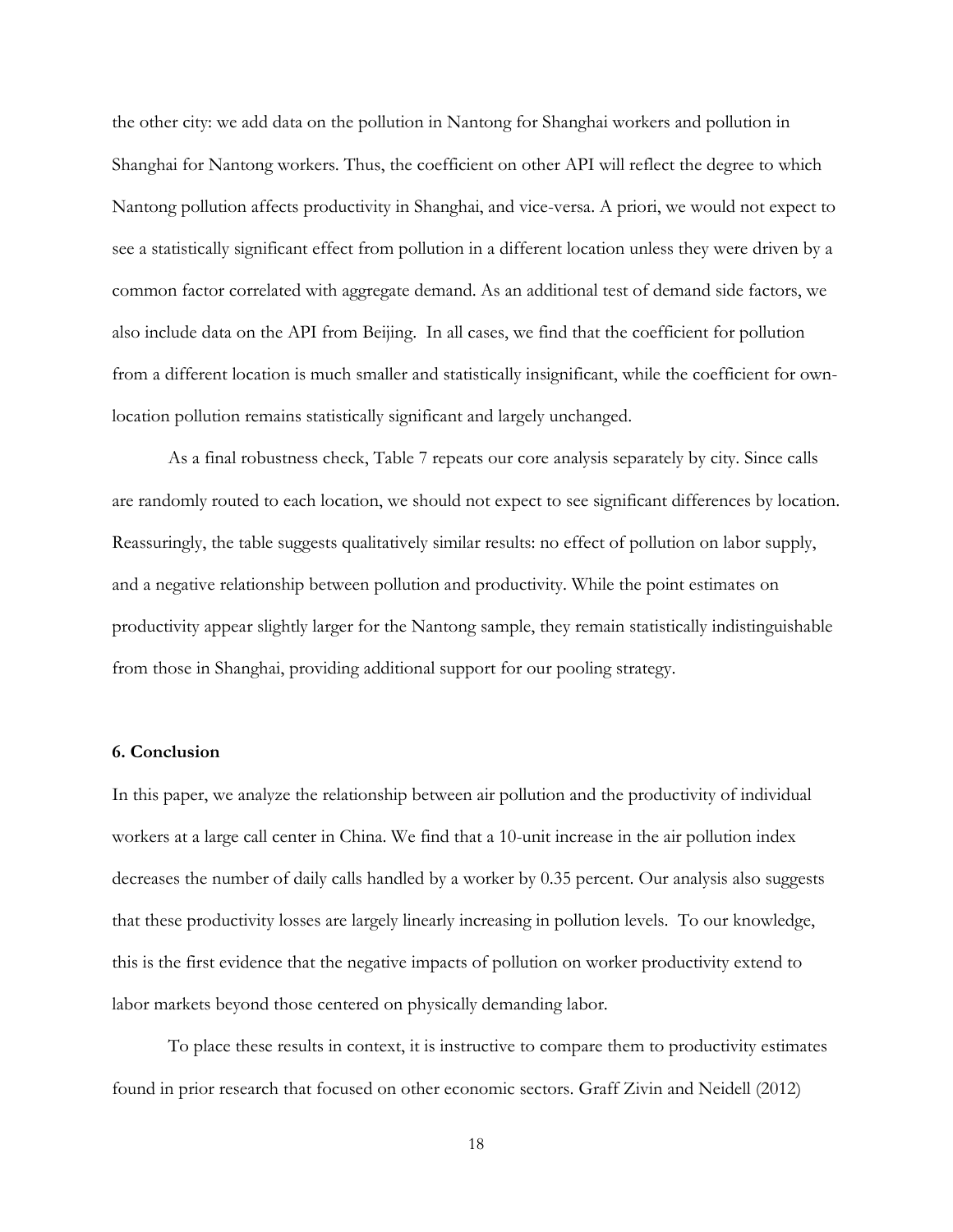found an elasticity of 0.26 in an agricultural setting, and Chang et al. (2016) found an elasticity of 0.08 in a manufacturing setting. Our estimates from column 1 of Table 3 imply an elasticity of 0.003. The smaller estimates for call center workers is consistent with laboratory evidence that suggests that the increased respiratory rates associated with physical activity can exacerbate the effects of pollution (Lippmann et al., 2003). Measurement error may also be a factor that is biasing our estimates downward, since China only releases citywide measures of pollution rather than those from individual pollution monitors that may be more proximate to the firm.

While our point estimates are smaller than those for other sectors, the impacts for China and other rapidly industrializing countries with sizable service sectors and persistent pollution problems are profound. A simple back-of-the-envelope calculation may be useful to fix ideas. The coefficient from our simple linear specification in Column 1 of Table 3 implies that a 10-unit change in the API translates into a 0.35 percent change in daily productivity. If we assume that this effect applies to all service-sector workers in China, an across the board 10-unit reduction in national pollution levels would increase the monetized value of worker productivity by more than \$2.2 billion US per year.<sup>[15](#page-19-0)</sup>

That statistically significant effects emerge in some dimensions when the API exceeds 100 and for all outcome measures at an API of 150 suggests that this is not simply an issue for the world's most-polluted cities, since such levels obtain with some frequency in urban environments around the world. Given the size of the service and knowledge sectors in the developed world, and the relatively high levels of labor productivity within them, even very small impacts from pollution could aggregate to rather substantial economic damages. The case of Los Angeles is illustrative. In 2014, the air quality index exceeded the EPA standard on 90 days. If all of those days were brought into regulatory compliance, service sector productivity in the county of Los Angeles would have

 $\overline{\phantom{a}}$ 

<span id="page-19-0"></span><sup>15</sup> The service sector is defined to include: Hotels, IT, Financial Intermediation, Real Estate, Business Services, Science, Household Services, Education, Health, Sports, and Public Management. According to the National Bureau of Statistics of China (2014), the total urban wage bill in these sectors totaled 3,958,960 million Yuan in 2013. At 6.19 Yuan to the dollar in 2013, that translates into \$639,243,040,000. Multiplying that figure by 0.35 percent yields \$2,429,123,552.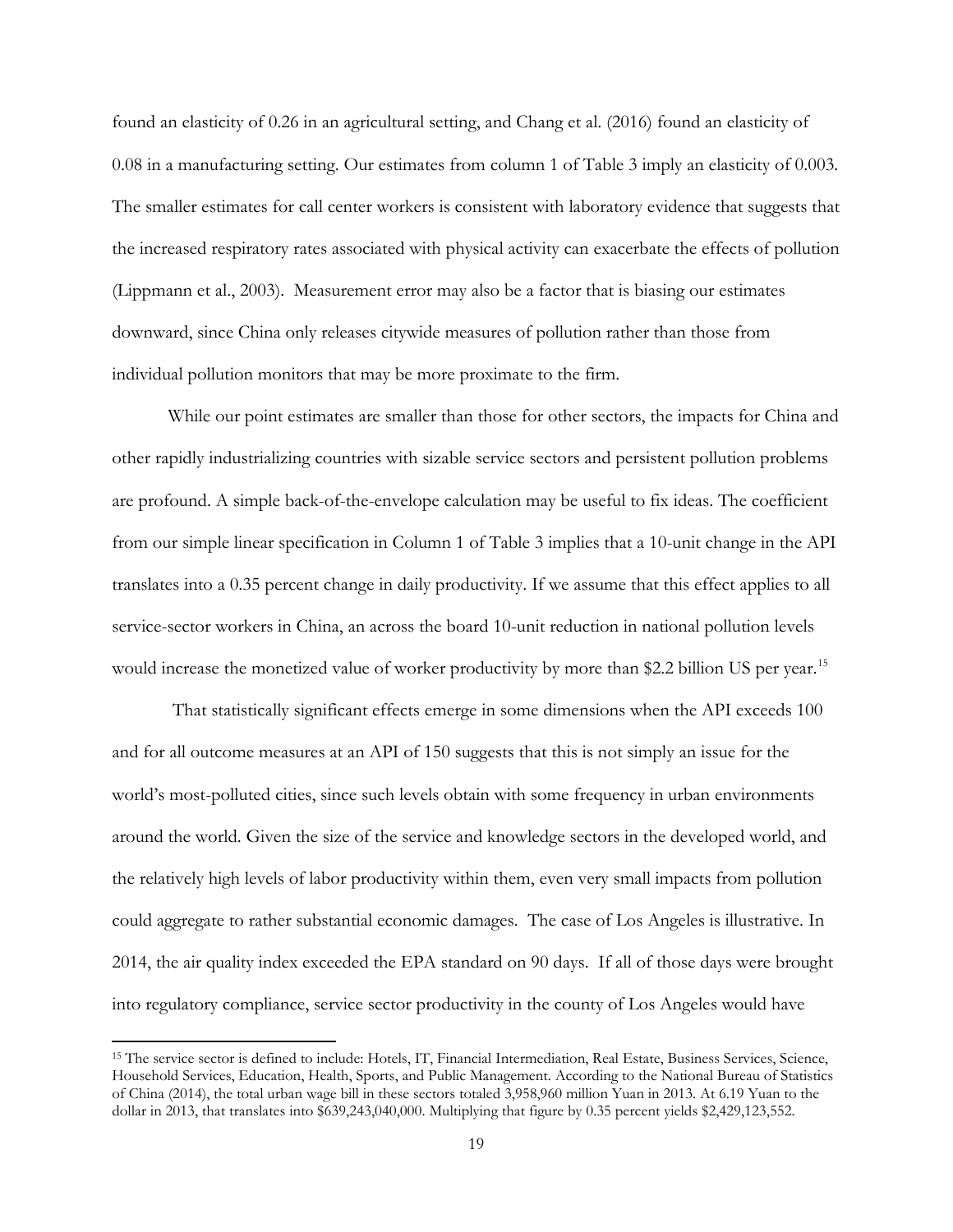been \$374 million larger.<sup>16</sup> The sum of these impacts across all major metropolitan areas in the US would be substantially higher.

While call-center work is mental rather than physical work, it is important to emphasize that it remains a semi-skilled occupation. If our measured productivity impacts are the result of diminished cognitive function, the negative impacts of pollution may well be larger for high-skilled occupations that form the backbone of the service and information economy. The development of suitable measures of productivity in those occupations and assessing its relationship with environmental quality represents a fruitful area for future research.

 $\overline{a}$ 

<span id="page-20-0"></span><sup>&</sup>lt;sup>16</sup> The EPA air quality standard is 100. Los Angeles County exceeded this figure on 90 days for a total of 1895 excess API points relative to the standard. The total service sector wage bill in Los Angeles County in 2014 was \$205,620,109,131 (US Bureau of Labor Statistics, 2014), which translates into a daily service sector wage of \$563,342,765. Multiplying the excess API points by the 0.35 percent coefficient per 10 API point change and the daily wage for the 90 days in violation implies a total productivity effect of \$373,637,089.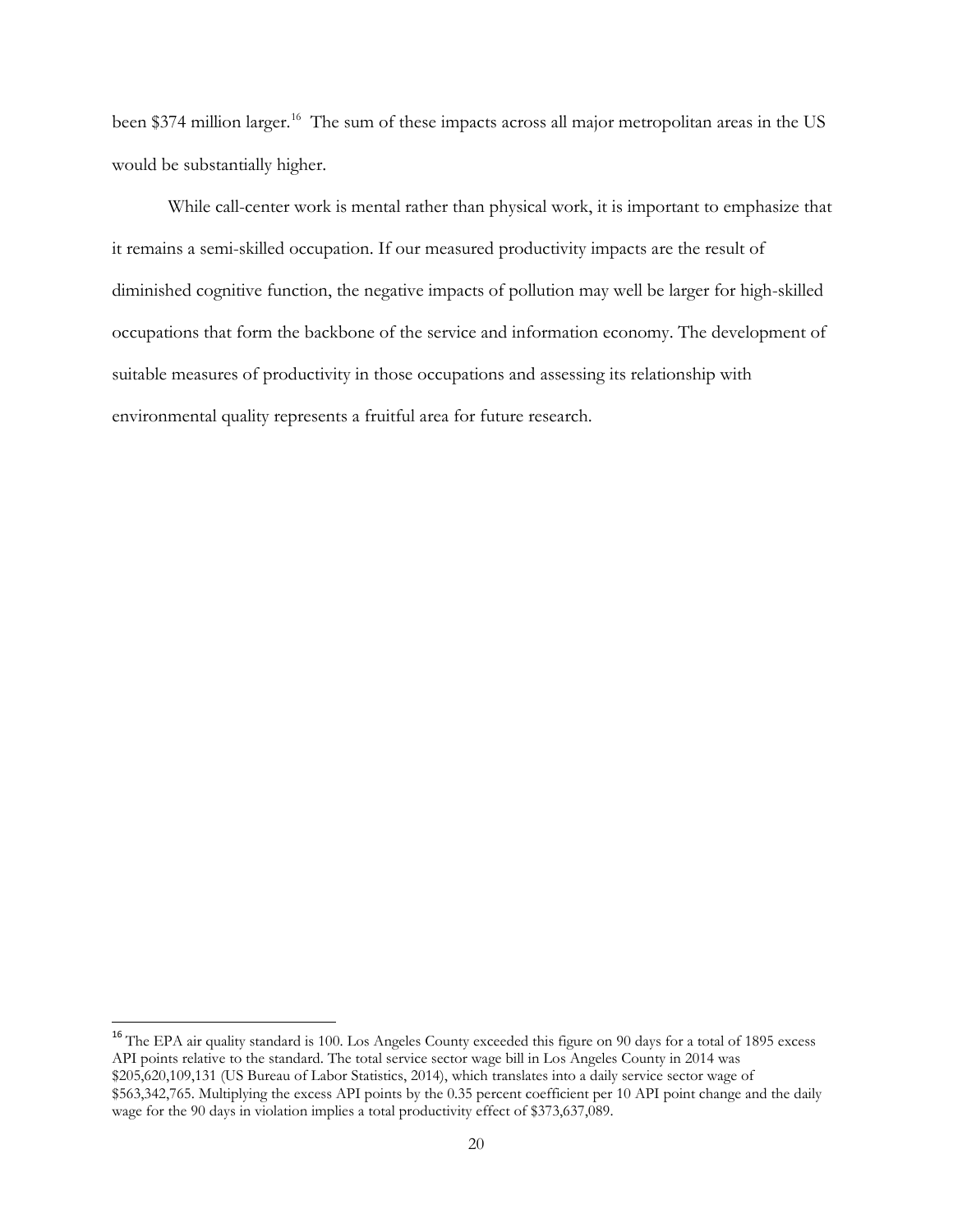#### **References**

Bloom, Nicholas, James Liang, John Roberts and Zhichun Jenny Ying (2014). "Does working from home work? Evidence from a Chinese experiment." *Quarterly Journal of Economics*, forthcoming.

Calderon-Garciduenas, Lilian, et al. "DNA damage in nasal and brain tissues of canines exposed to air pollutants is associated with evidence of chronic brain inflammation and neurodegeneration." *Toxicologic pathology* 31.5 (2003): 524-538.

Cameron, Colin, Jonah Gelbach, and Douglas Miller (2011). "Robust inference with Multi-Way Clustering." *Journal of Business and Economic Statistics*, 29(2).

Chang, Tom, Graff Zivin, Joshua, Gross, Tal and Matthew Neidell (2014). "Particulate Pollution and the Productivity of Pear Packers," NBER Working Paper 19944.

Dalia Ghanem and Junjie Zhang (2014). "Effortless Perfection: Do Chinese Cities

Manipulate Air Pollution Data?" *Journal of Environmental Economics and Management*, 68(2).

Fenger, Jes. "Urban air quality." *Atmospheric environment* 33.29 (1999): 4877-4900.

Graff Zivin, Joshua and Matthew Neidell (2012). "The Impact of Pollution on Worker Productivity," *American Economic Review*, 102(7).

Lavy, Victor, Avraham Ebenstein, and Sefi Roth (2014). "The Impact of Short Term Exposure to Ambient Air Pollution on Cognitive Performance and Human Capital Formation." NBER Working Paper 20648.

Lippmann, Morton, et al. "The US Environmental Protection Agency Particulate Matter Health Effects Research Centers Program: a midcourse report of status, progress, and plans." *Environmental Health Perspectives* 111.8 (2003): 1074.

National Bureau of Statistics of China, *China Statistical Yearbook* (2014): http://www.stats.gov.cn/tjsj/ndsj/2014/indexeh.htm.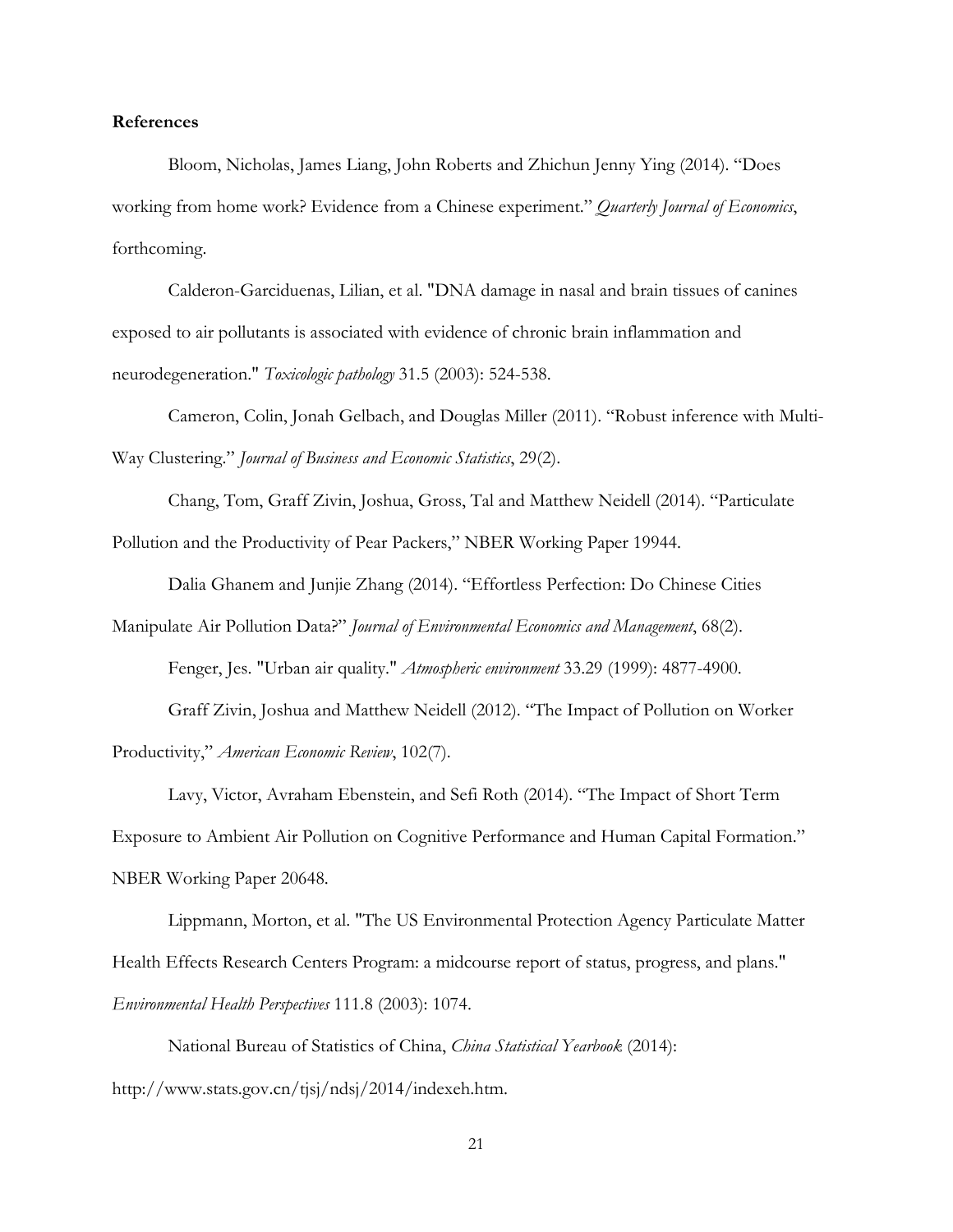Oberdörster, Günther, et al. "Translocation of inhaled ultrafine particles to the brain." *Inhalation toxicology* 16.6-7 (2004): 437-445.

Peters, Annette, et al. "Translocation and potential neurological effects of fine and ultrafine particles a critical update." *Part Fibre Toxicol* 3.13 (2006): 1-13.

Power, Melinda C., et al. "Traffic-related air pollution and cognitive function in a cohort of older men." *Environmental health perspectives* 119.5 (2011): 682.

Suglia, S. Franco, et al. "Association of black carbon with cognition among children in a prospective birth cohort study." *American journal of epidemiology* 167.3 (2008): 280-286.

Thatcher, T. L., & Layton, D. W. (1995). "Deposition, resuspension, and penetration of particles within a residence." Atmospheric Environment, 29(13), 1487-1497.

U.S. Bureau of Labor Statistics, Quarterly Census of Employment and Wages, 2014.

Vette, A. F., Rea, A. W., Lawless, P. A., Rodes, C. E., Evans, G., Highsmith, V. R., &

Sheldon, L. (2001). "Characterization of indoor-outdoor aerosol concentration relationships during the Fresno PM exposure studies." Aerosol Science & Technology, 34(1), 118-126.

Weuve, Jennifer, et al. "Exposure to particulate air pollution and cognitive decline in older women." *Archives of Internal Medicine* 172.3 (2012): 219-227.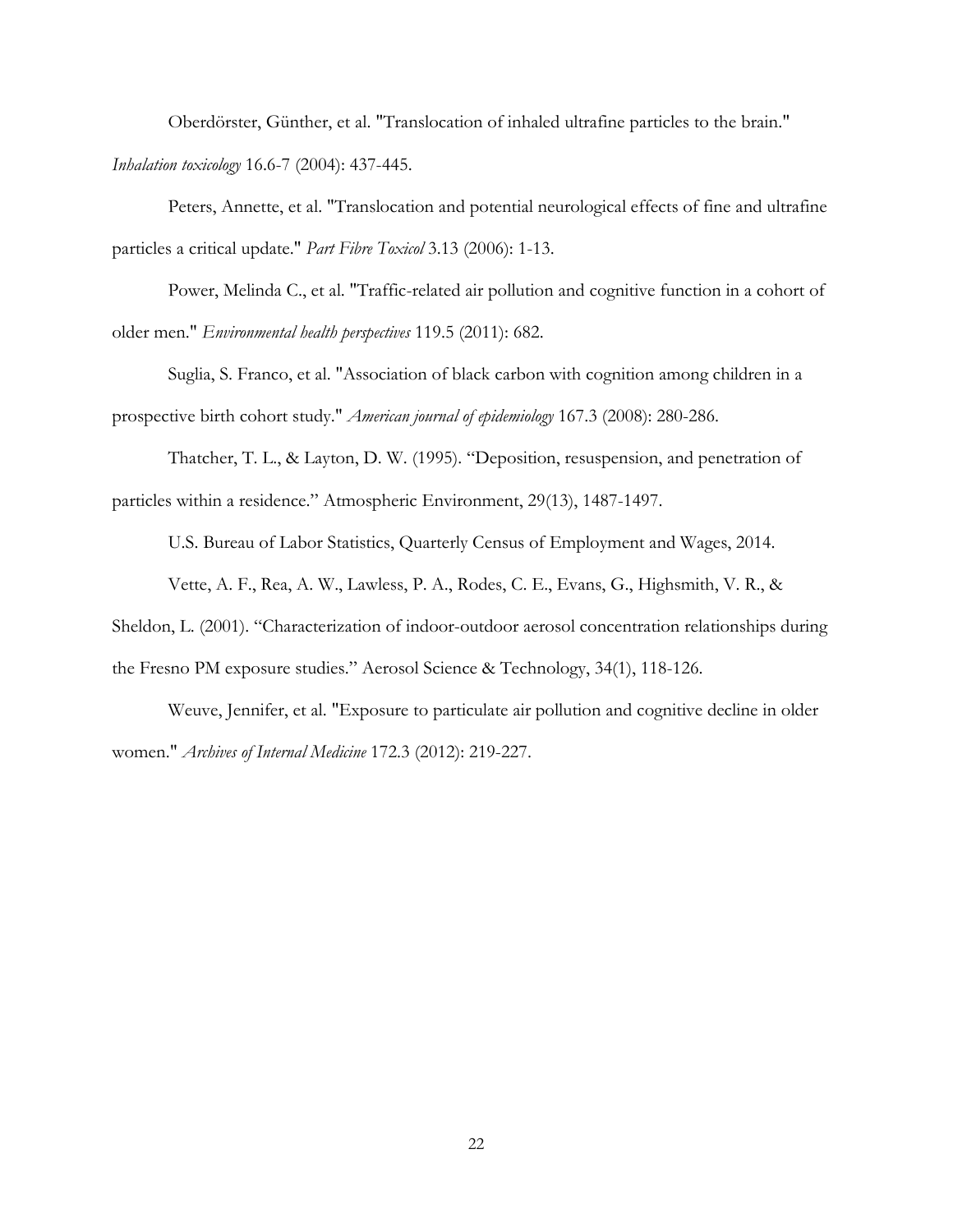# Figure 1. Histograms of Pollution





Note: These figures present the distribution of API observed on work days in our data. See text for details.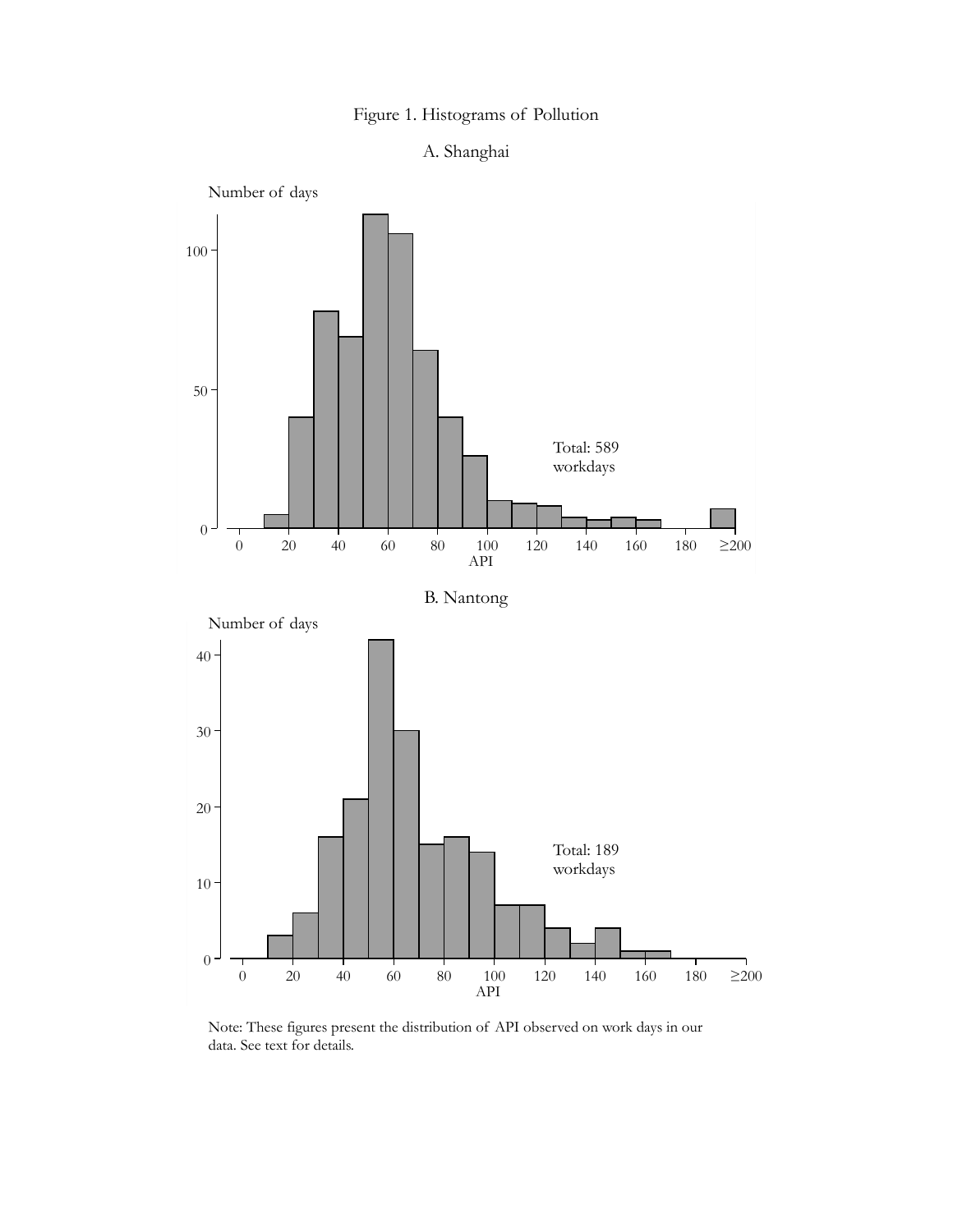# Figure 2. Histograms of Productivity





Note: These figures present the distribution of calls per day in our data. See text for details.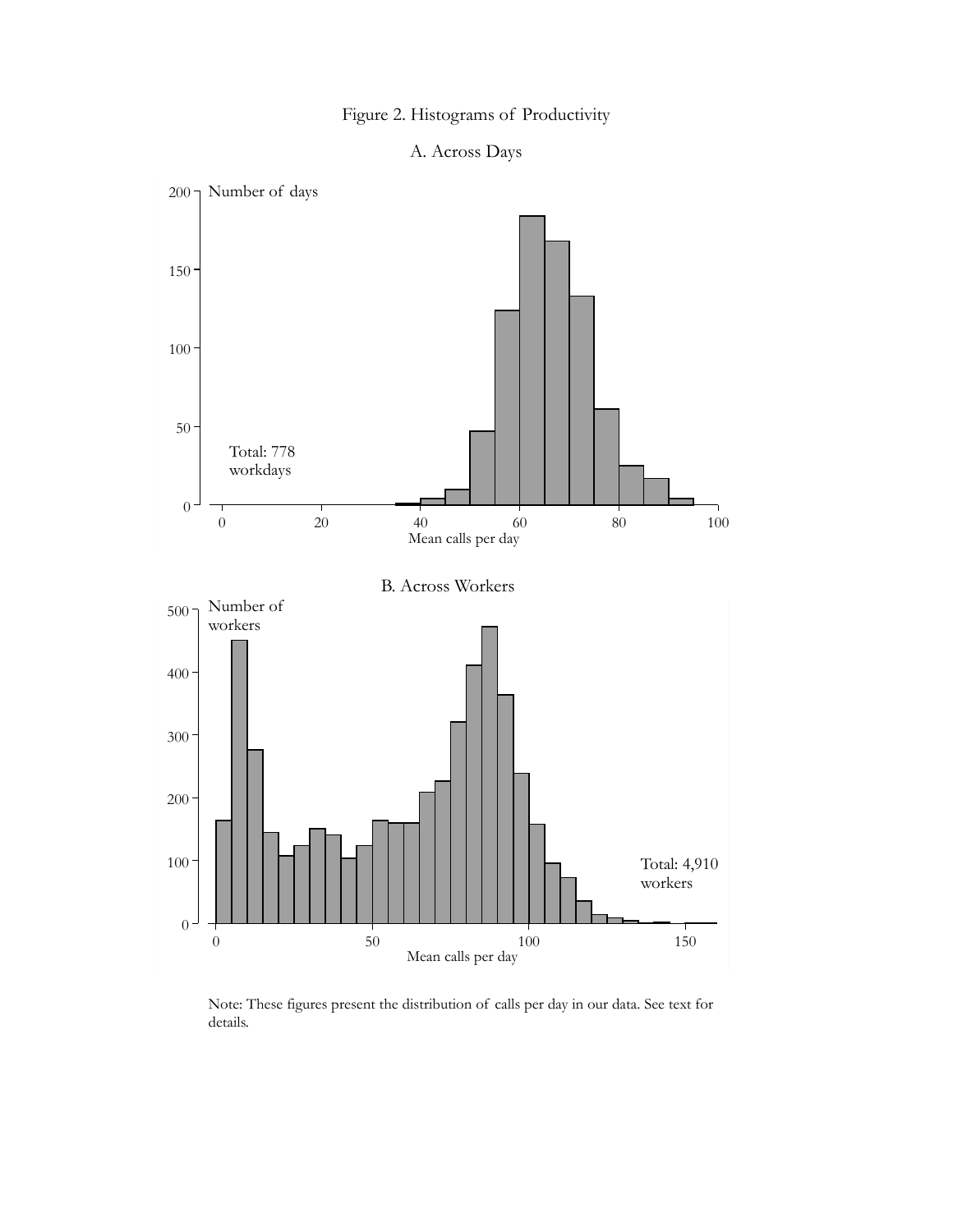



Note: This figure compares implied estimates from the two specifications in the first column of Table 3. The outcome of interest is the logarithm of the number of calls by day. The square markers plot "non-linear" point estimates from a regression in which we indicate API using mutually exclusive and exhaustive indicator functions. The circle markers plot point estimates from a regression in which we control for API with a single scalar variable. The shaded region plots 95-percent confidence intervals for the linear estimation, and the brackets plot 95-percent confidence intervals for the non-linear specification. See text for details.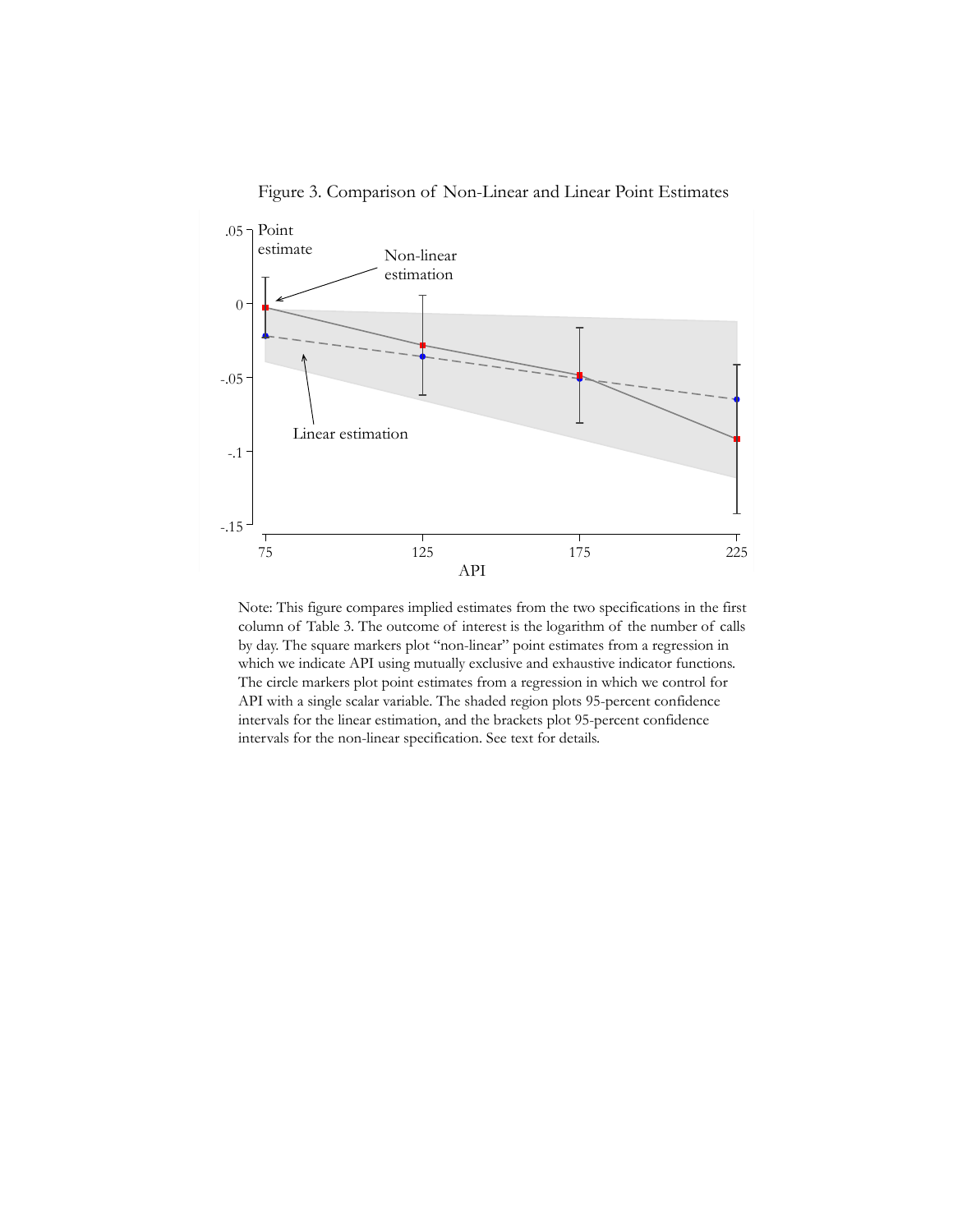



A. Number of calls

Note: These figures present quantile estimates for the logarithm of the given outcomes on a linear control for API. The quantile regressions include controls for year-month, day of week, hotel-worker status, temperature, and temperature squared. The dashed lines plot 95-percent confidence intervals based on block-bootstrapped standard errors by date.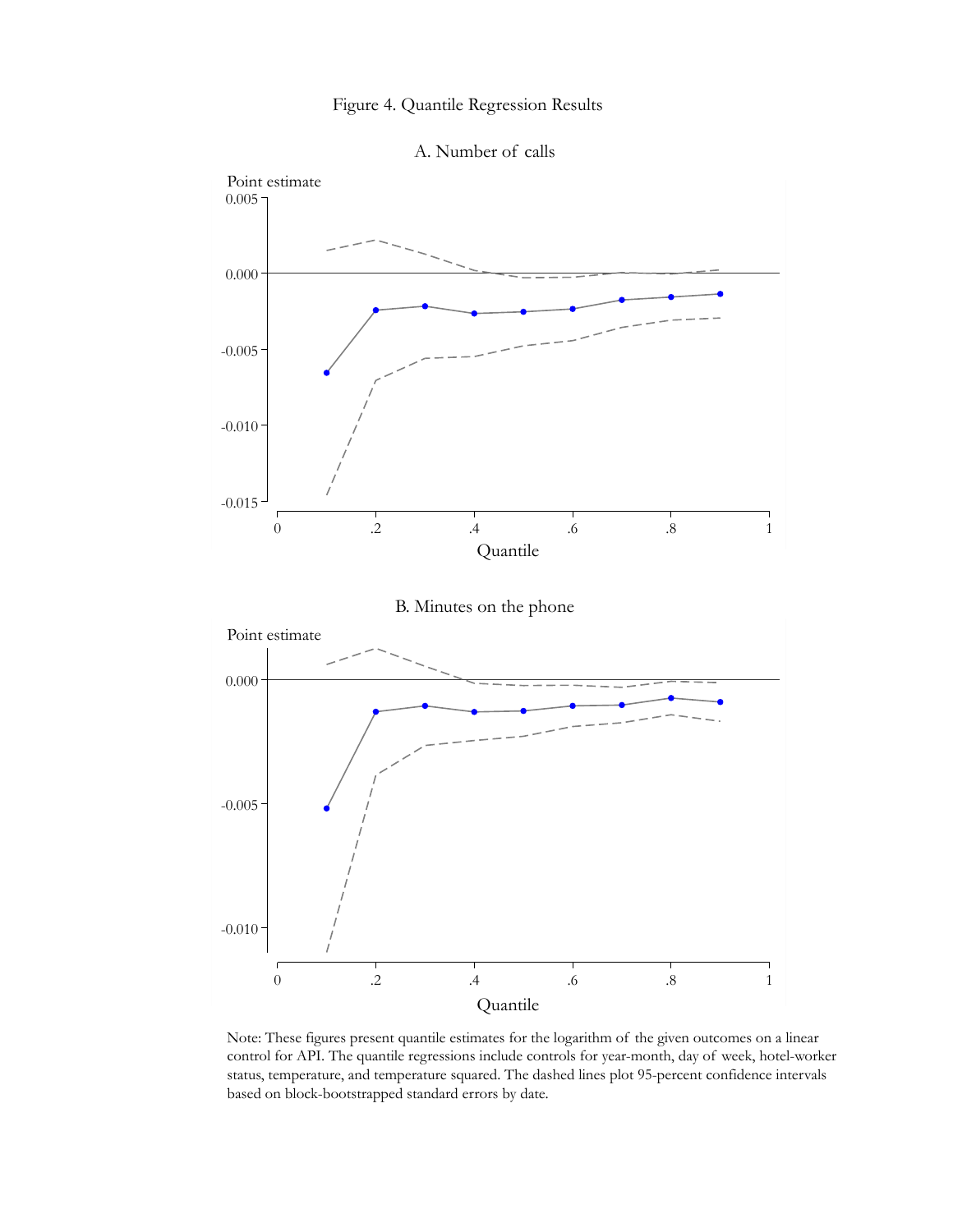



A. Effect on number of calls





Note: These figures present point estimates from a regression of the logarithm of the given outcome on the contemporaneous air pollution index, the index over the past three days, and the index the next day. The regression includes controls for yearmonth, day of week, hotel-worker status, temperature, and temperature squared. See text for details.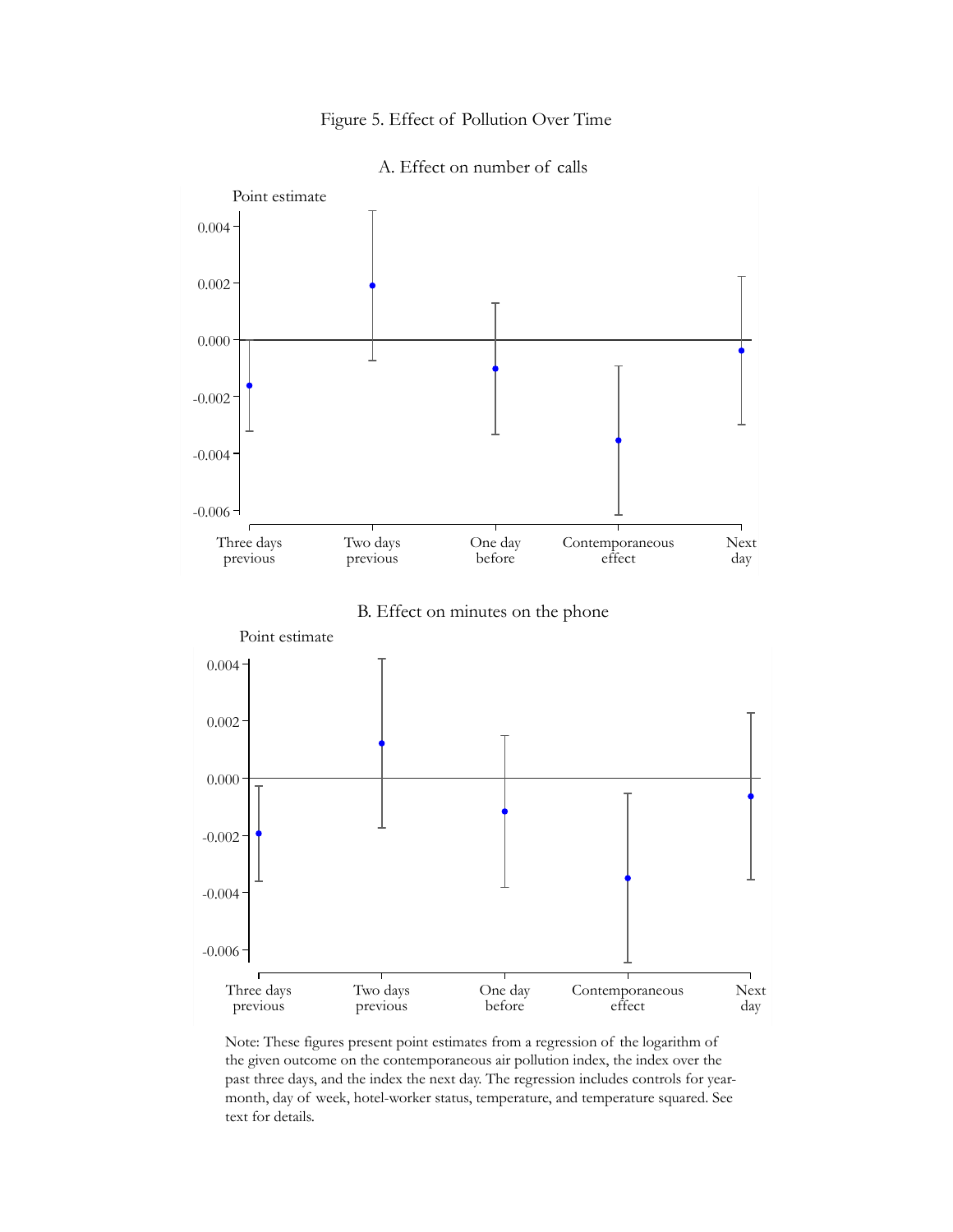|                          | (1)                      | (2)        | (3)                                           | (4)          | (5)          |  |
|--------------------------|--------------------------|------------|-----------------------------------------------|--------------|--------------|--|
|                          | A. Environmental Data    |            |                                               |              |              |  |
|                          |                          |            | Overall Mean Mean in Shanghai Mean in Nantong |              |              |  |
| Air Pollution Index / 10 | 6.6                      | 6.5        | 6.9                                           |              |              |  |
| Temperature              | 66.9                     | 69.5       | 58.7                                          |              |              |  |
| $API / 10$ by bin:       |                          |            |                                               |              |              |  |
| API 0-50                 | 3.7                      | 3.7        | 3.8                                           |              |              |  |
| API 50-100               | 6.9                      | 6.8        | 7.0                                           |              |              |  |
| API 100-150              | 12.1                     | 12.1       | 12.1                                          |              |              |  |
| API 150-200              | 16.2                     | 16.2       | 16.1                                          |              |              |  |
| API $200+$               | 40.4                     | 40.4       |                                               |              |              |  |
|                          | B. Worker-Day Level Data |            |                                               |              |              |  |
|                          | Number of                | Mean Calls | Mean logged-in                                | Mean minutes | Mean minutes |  |
|                          | Worker-Days              | per day    | minutes per day                               | on phone     | per call     |  |
| All workers              | 359,013                  | 70.9       | 413.3                                         | 222.5        | 177.7        |  |
| Shanghai                 | 112,678                  | 64.1       | 441.5                                         | 182.1        | 144.9        |  |
| Nantong                  | 246,335                  | 74.0       | 400.4                                         | 241.0        | 192.7        |  |

Table 1. Sample Statistics

Note: We measure temperature in degrees Fahrenheit.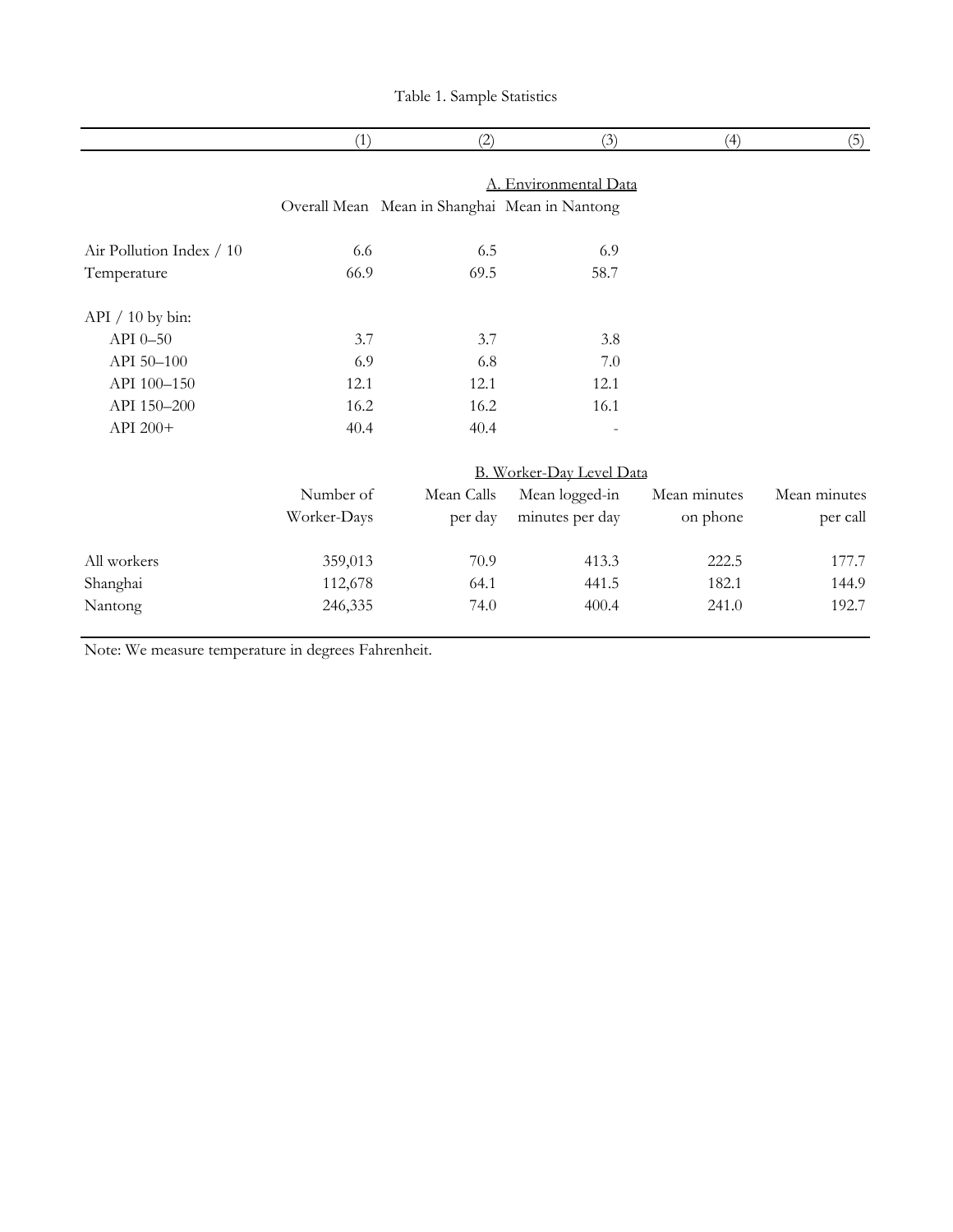|                      | (1)             | (2)          | (3)            | (4)              |
|----------------------|-----------------|--------------|----------------|------------------|
| Dep. Variable:       | Worked that day |              | Hours worked   |                  |
|                      |                 | A. Linear    |                |                  |
| API / 10             | $-0.0004$       | $-0.0004$    | $-0.0004$      | $-0.0007$        |
|                      | [0.0009]        | [0.0009]     | [0.0047]       | [0.0046]         |
| Temperature          | $-0.001$        | $-0.001$     | 0.0058         | 0.0057           |
|                      | [0.0028]        | [0.0026]     | [0.0091]       | [0.0088]         |
| Temperature squared  | $\theta$        | 0            | $\overline{0}$ | $\theta$         |
|                      | [0.0000]        | [0.0000]     | [0.0001]       | [0.0001]         |
| $R^2$                | 0.029           | 0.074        | 0.046          | 0.115            |
| $\cal N$             | 528,001         | 528,001      | 171,713        | 171,713          |
| Worker fixed effects |                 | $\checkmark$ |                | ✓                |
|                      |                 |              | B. Non-linear  |                  |
| API 50-100           | 0.0112          | 0.01         | 0.0055         | 0.0054           |
|                      | [0.0076]        | [0.0074]     | [0.0053]       | [0.0051]         |
| API 100-150          | $-0.0013$       | $-0.0017$    | 0.0049         | 0.0043           |
|                      | [0.0137]        | [0.0135]     | [0.0073]       | [0.0071]         |
| API 150-200          | $-0.0121$       | $-0.0111$    | $-0.001$       | $-0.0006$        |
|                      | [0.0141]        | [0.0128]     | [0.0094]       | [0.0089]         |
| API 200+             | $-0.0249$       | $-0.0238$    | $-0.0183$      | $-0.0206$        |
|                      | [0.0229]        | [0.0229]     | [0.0340]       | [0.0330]         |
| Temperature          | $-0.0008$       | $-0.0008$    | 0.0007         | 0.0006           |
|                      | [0.0028]        | [0.0026]     | [0.0012]       | [0.0012]         |
| Temperature squared  | $\overline{0}$  | 0            | 0              | $\boldsymbol{0}$ |
|                      | [0.0000]        | [0.0000]     | [0.0000]       | [0.0000]         |
| $R^2$                | 0.029           | 0.074        | 0.032          | 0.101            |
| $\cal N$             | 528,001         | 528,001      | 171,713        | 171,713          |
| Worker fixed effects |                 | ✓            |                | ✓                |

Table 2. Effect of Pollution on Call-Center Labor Supply

Note: Columns 1 and 2 present linear probability models; columns 3 and 4 present regression estimates when the logarithm of hours worked is the outcome of interest. Standard errors in brackets are clustered on date and worker. One asterisk by an estimate indicates statistical significance at the 5 percent level, two asterisks indicate statistical significance at the 1-percent level. The sample consists of worker-day observations in both the Shanghai and Nantong offices. All regressions include year-month-specific fixed effects and a control for the day of the week.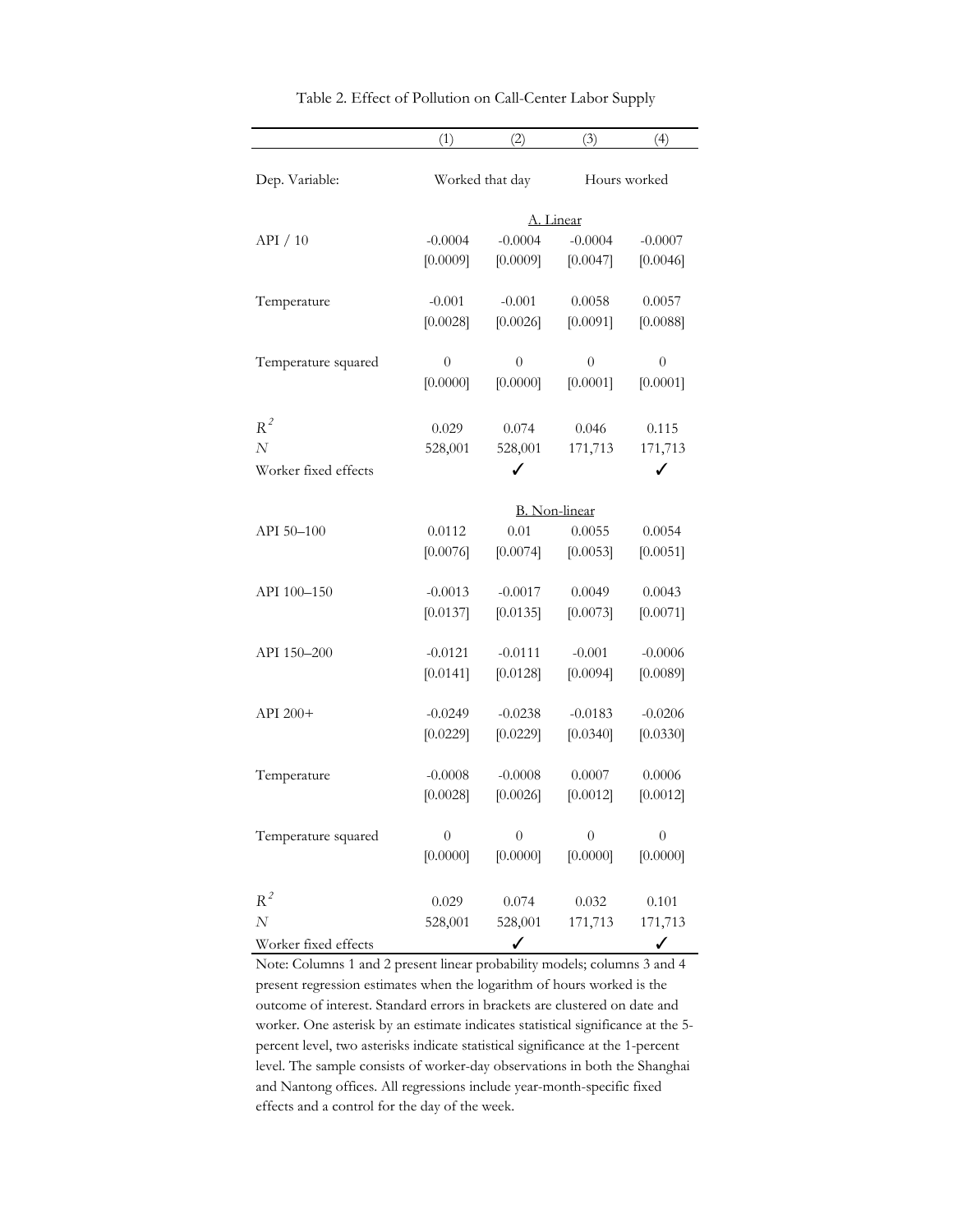|                      | (1)                  | (2)              | (3)               | (4)              |  |
|----------------------|----------------------|------------------|-------------------|------------------|--|
| Dep. Variable:       | Number of calls      |                  | Minutes logged in |                  |  |
|                      | A. Linear            |                  |                   |                  |  |
| API / 10             | $-0.0035**$          | $-0.0029*$       | $-0.0025*$        | $-0.0021*$       |  |
|                      | [0.0013]             | [0.0012]         | [0.0010]          | [0.0009]         |  |
| Temperature          | 0.0008               | 0.0017           | 0.0025            | 0.0031           |  |
|                      | [0.0030]             | [0.0023]         | [0.0020]          | [0.0018]         |  |
| Temperature squared  | $\boldsymbol{0}$     | $\boldsymbol{0}$ | $\boldsymbol{0}$  | $\boldsymbol{0}$ |  |
|                      | [0.0000]             | [0.0000]         | [0.0000]          | [0.0000]         |  |
| $R^2$                | 0.136                | 0.592            | 0.087             | 0.238            |  |
| $\cal N$             | 359,013              | 359,013          | 359,013           | 359,013          |  |
| Worker fixed effects |                      | ✓                |                   | ✓                |  |
|                      | <b>B.</b> Non-linear |                  |                   |                  |  |
| API 50-100           | $-0.0049$            | $-0.0027$        | $-0.0126$         | $-0.0100$        |  |
|                      | [0.0124]             | [0.0104]         | [0.0072]          | [0.0066]         |  |
| API 100-150          | $-0.0301$            | $-0.0283$        | $-0.0285*$        | $-0.0228$        |  |
|                      | [0.0188]             | [0.0173]         | [0.0131]          | [0.0125]         |  |
| API 150-200          | $-0.0550**$          | $-0.0486**$      | $-0.0733**$       | $-0.0646**$      |  |
|                      | [0.0143]             | [0.0165]         | [0.0150]          | [0.0142]         |  |
| API 200+             | $-0.1452**$          | $-0.0919**$      | $-0.0374*$        | $-0.0417**$      |  |
|                      | [0.0116]             | [0.0258]         | [0.0165]          | [0.0159]         |  |
| Temperature          | 0.0007               | 0.0016           | 0.0023            | 0.003            |  |
|                      | [0.0031]             | [0.0022]         | [0.0020]          | [0.0018]         |  |
| Temperature squared  | 0                    | 0                | $\boldsymbol{0}$  | 0                |  |
|                      | [0.0000]             | [0.0000]         | [0.0000]          | [0.0000]         |  |
| $R^2$                | 0.136                | 0.592            | 0.088             | 0.238            |  |
| $\cal N$             | 359,013              | 359,013          | 359,013           | 359,013          |  |
| Worker fixed effects |                      |                  | ✓                 |                  |  |

Table 3. Effect of Pollution on Call-Center Productivity

Notes: The logarithm of the indicated dependent variable is the outcome of interest. Standard errors in brackets are clustered on date and worker. One asterisk by an estimate indicates statistical significance at the 5 percent level, two asterisks indicate statistical significance at the 1-percent level. The sample consists of worker-day observations in both the Shanghai and Nantong offices. All regressions include year-monthspecific fixed effects and a control for the day of the week.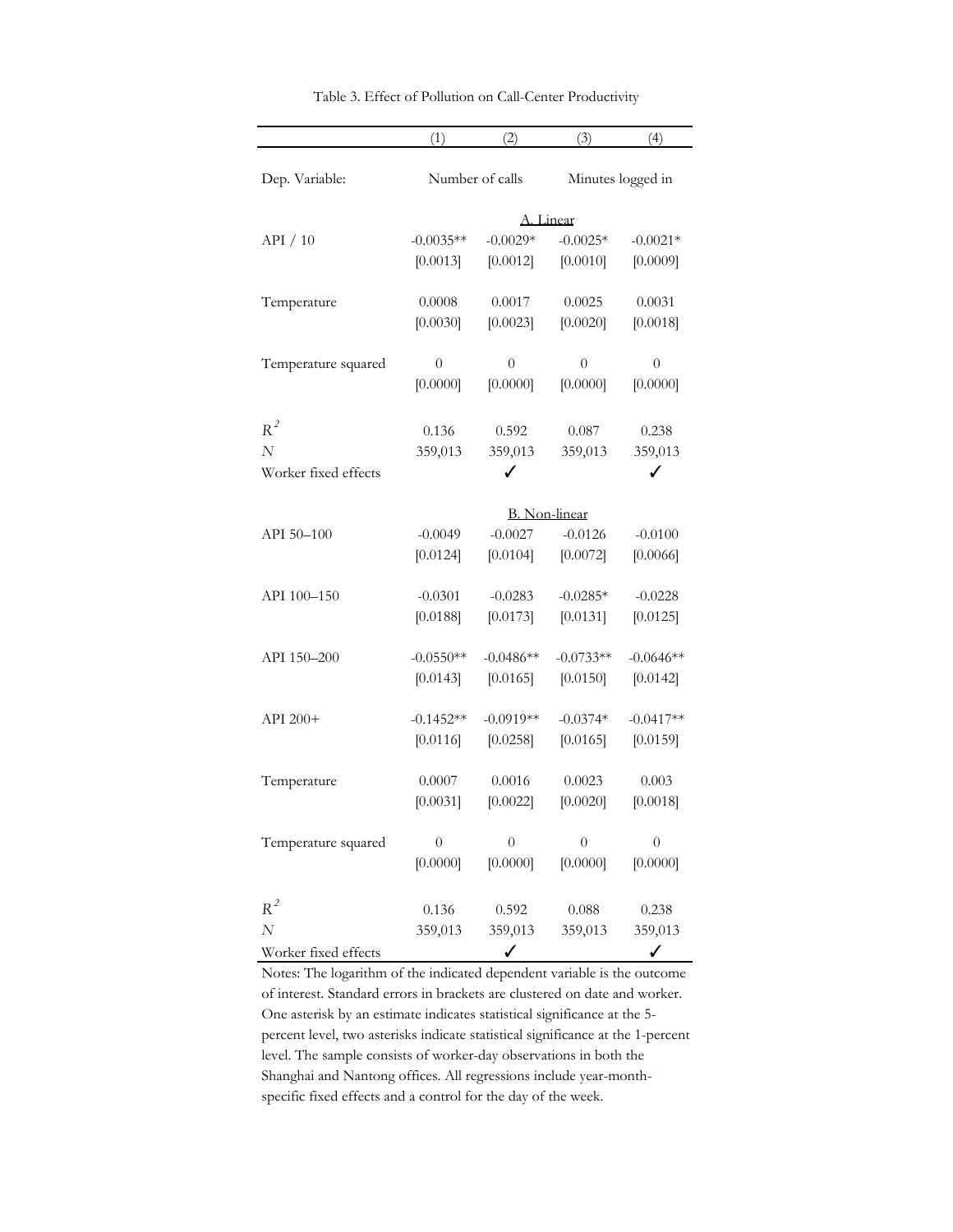|                      | (1)              | (2)              | (3)              | (4)                    |  |  |
|----------------------|------------------|------------------|------------------|------------------------|--|--|
| Dep. Variable:       |                  | Minutes on phone |                  | Minutes per phone call |  |  |
|                      |                  | A. Linear        |                  |                        |  |  |
| API / 10             | $-0.0036*$       | $-0.0028*$       | 0.0000           | 0.0001                 |  |  |
|                      | [0.0015]         | [0.0013]         | [0.0006]         | [0.0005]               |  |  |
| Temperature          | $-0.0006$        | $-0.0001$        | $-0.0014$        | $-0.0018*$             |  |  |
|                      | [0.0034]         | [0.0025]         | [0.0010]         | [0.0007]               |  |  |
| Temperature squared  | $\overline{0}$   | $\theta$         | $\theta$         | $\boldsymbol{0}$       |  |  |
|                      | [0.0000]         | [0.0000]         | [0.0000]         | [0.0000]               |  |  |
| $R^2$                | 0.220            | 0.731            | 0.253            | 0.670                  |  |  |
| $\overline{N}$       | 359,013          | 359,013          | 359,013          | 359,013                |  |  |
| Worker fixed effects |                  | $\checkmark$     |                  | ✓                      |  |  |
|                      |                  |                  | B. Non-linear    |                        |  |  |
| API 50-100           | $-0.0033$        | $-0.0042$        | 0.0016           | $-0.0015$              |  |  |
|                      | [0.0148]         | [0.0117]         | [0.0078]         | [0.0061]               |  |  |
| API 100-150          | $-0.033$         | $-0.0305$        | $-0.0029$        | $-0.0022$              |  |  |
|                      | [0.0217]         | [0.0189]         | [0.0077]         | [0.0052]               |  |  |
| API 150-200          | $-0.0409*$       | $-0.0412*$       | 0.0141           | 0.0074                 |  |  |
|                      | [0.0174]         | [0.0197]         | [0.0102]         | [0.0083]               |  |  |
| API 200+             | $-0.1418**$      | $-0.0747*$       | 0.0033           | 0.0172                 |  |  |
|                      | [0.0212]         | [0.0356]         | [0.0200]         | [0.0160]               |  |  |
| Temperature          | $-0.0007$        | $-0.0002$        | $-0.0014$        | $-0.0018**$            |  |  |
|                      | [0.0034]         | [0.0025]         | [0.0010]         | [0.0007]               |  |  |
| Temperature squared  | $\boldsymbol{0}$ | $\boldsymbol{0}$ | $\boldsymbol{0}$ | $\boldsymbol{0}$       |  |  |
|                      | [0.0000]         | [0.0000]         | [0.0000]         | [0.0000]               |  |  |
| $R^2$                | 0.220            | 0.731            | 0.253            | 0.670                  |  |  |
| $\cal N$             | 359,013          | 359,013          | 359,013          | 359,013                |  |  |
| Worker fixed effects |                  | ✓                |                  | $\checkmark$           |  |  |

Table 4. Decomposition of the Effect of Pollution on Productivity

Notes: The logarithm of the indicated dependent variable is the outcome of interest. Standard errors in brackets are clustered on date and worker. One asterisk by an estimate indicates statistical significance at the 5-percent level, two asterisks indicate statistical significance at the 1-percent level. The sample consists of worker-day observations in both the Shanghai and Nantong offices. All regressions include year-month-specific fixed effects and a control for the day of the week.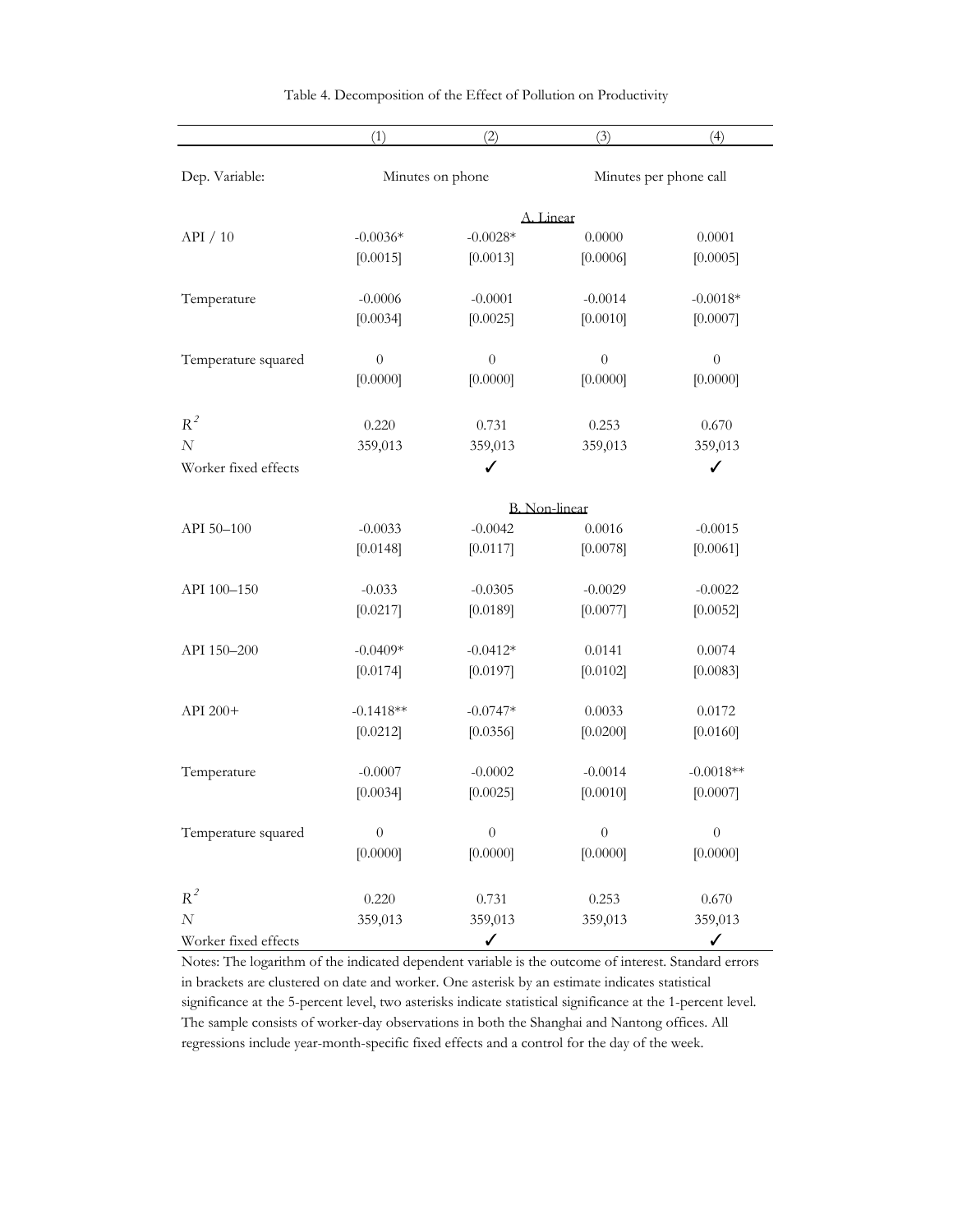|                     | (1)             | (2)         | (3)               | (4)       |
|---------------------|-----------------|-------------|-------------------|-----------|
|                     | Number of calls |             | Minutes logged in |           |
| Location            | Work            | Home        | Work              | Home      |
| API / 10            | $-0.0057**$     | $-0.0031**$ | $-0.0022$         | $-0.0004$ |
|                     | [0.0016]        | [0.0009]    | [0.0012]          | [0.0007]  |
| Temperature         | $0.0086**$      | $0.0100**$  | $-0.0011$         | $-0.0034$ |
|                     | [0.0023]        | [0.0032]    | [0.0015]          | [0.0019]  |
| Temperature squared | $\theta$        | $-0.0001$   | $\theta$          | $\theta$  |
|                     | [0.0000]        | [0.0000]    | [0.0000]          | [0.0000]  |
| $R^2$               | 0.348           | 0.209       | 0.090             | 0.026     |
| N                   | 11,897          | 14,886      | 11,892            | 14,800    |

Table 5. Effect of Pollution on Workers Working from Home

Notes: The logarithm of the indicated dependent variable is the outcome of interest. Standard errors in brackets are clustered on date and worker. One asterisk by an estimate indicates statistical significance at the 5-percent level, two asterisks indicate statistical significance at the 1-percent level. The sample consists of worker-day observations in both the Shanghai and Nantong offices. All regressions include year-month-specific fixed effects and a control for the day of the week.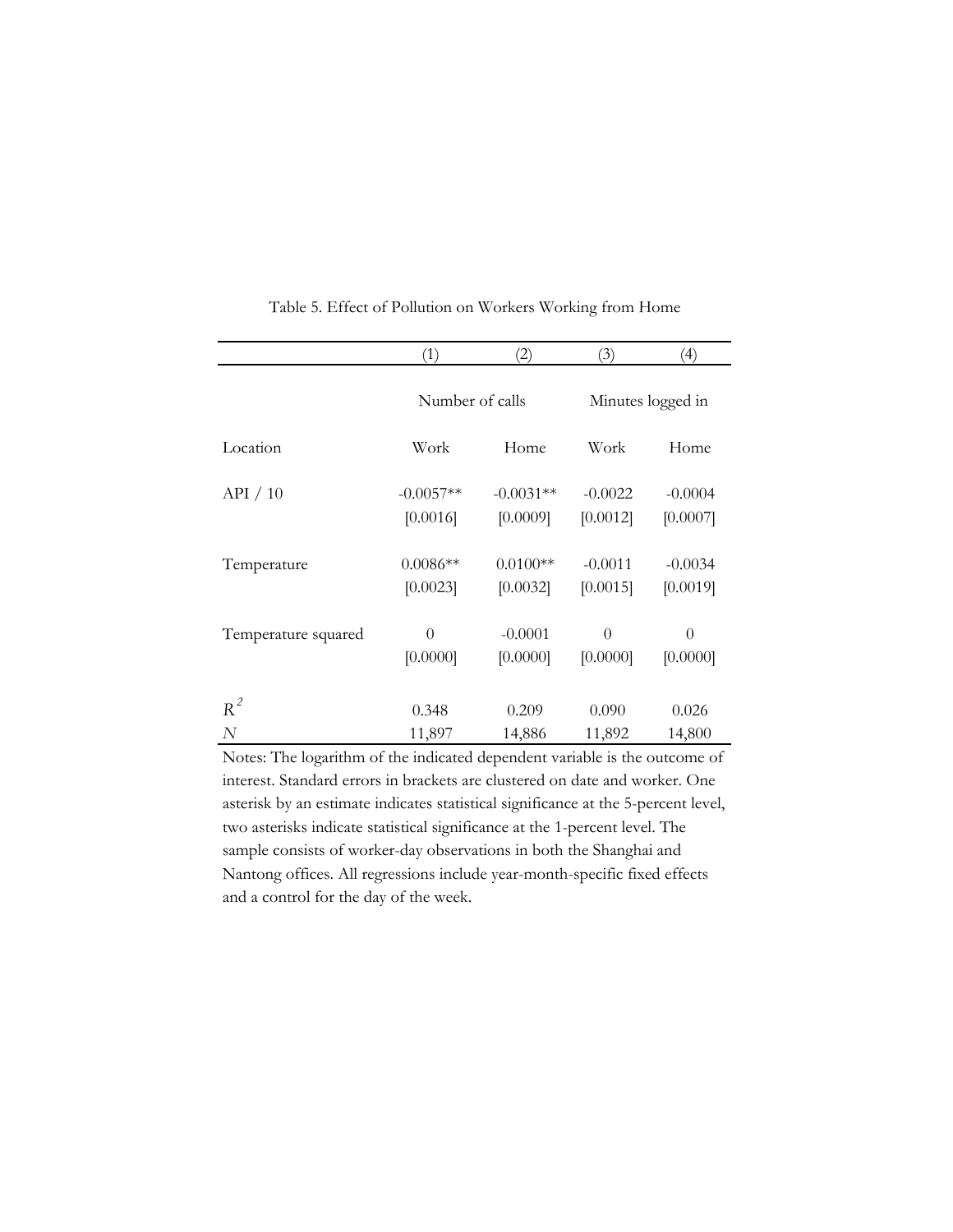|                     | (1)                | (2)                   | (3)                | (4)                   |
|---------------------|--------------------|-----------------------|--------------------|-----------------------|
| Dep. Variable:      | Number of calls    |                       | Minutes logged in  |                       |
| API / 10            | $-0.0032*$         | $-0.0030*$            | $-0.0023$          | $-0.0022*$            |
|                     | [0.0015]           | [0.0012]              | [0.0012]           | [0.0009]              |
| Other city's API    | 0.0003<br>[0.0015] |                       | 0.0006<br>[0.0010] |                       |
| Beijing AQI         |                    | $-0.0009$<br>[0.0013] |                    | $-0.0011$<br>[0.0008] |
| Temperature         | 0.0036             | 0.0025                | 0.0035             | $0.0041*$             |
|                     | [0.0032]           | [0.0025]              | [0.0027]           | [0.0020]              |
| Temperature squared | $\theta$           | $\overline{0}$        | $\overline{0}$     | $\overline{0}$        |
|                     | [0.0000]           | [0.0000]              | [0.0000]           | [0.0000]              |
| $R^2$               | 0.013              | 0.018                 | 0.048              | 0.045                 |
| $\cal N$            | 292,174            | 359,013               | 292,174            | 359,013               |

Table 6. Effect of Pollution in Other Cities

Notes: The logarithm of the indicated dependent variable is the outcome of interest. Standard errors in brackets are clustered on date and worker. One asterisk by an estimate indicates statistical significance at the 5-percent level, two asterisks indicate statistical significance at the 1-percent level. The sample consists of worker-day observations in both the Shanghai and Nantong offices. All regressions include year-month-specific fixed effects, worker-specific fixed effects, and a control for the day of the week. "Other city's API" refers to Nantong API for Shanghai workers and Shanghai API for Nantong workers.